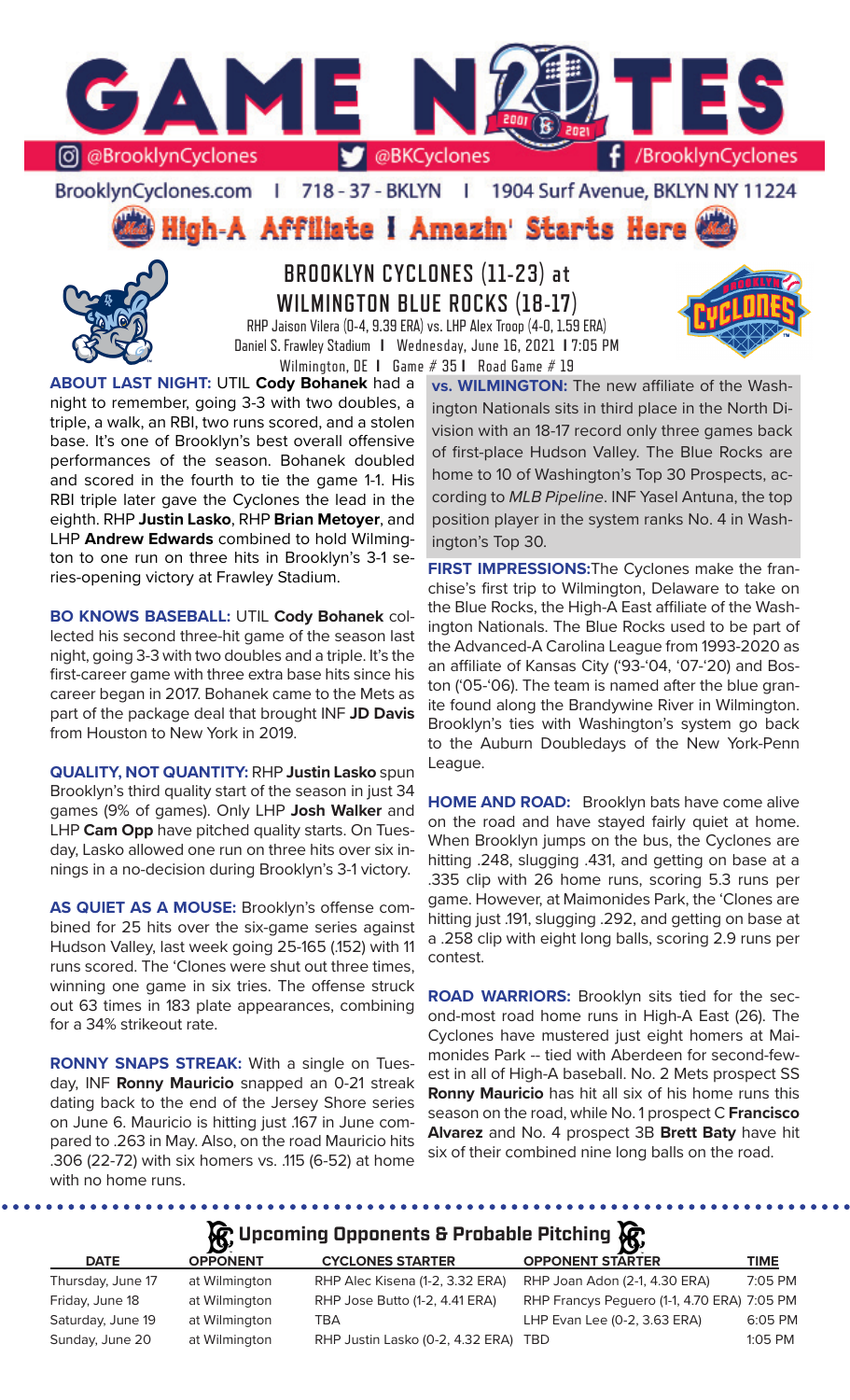

LAST TIME OUT: Vilera lasted just 3 3/2 innings -- his second-shortest outing of the season, yielding seven runs on seven hits with two home runs allowed.

**HOME RUN HAPPY:** Vilera has surrendered a career-high 12 home runs in just 24 2/3 innings. In fact, prior to this season, Vilera had allowed 12 home runs over the first four years of his career (2016-2019).

**WELCOME BACK:** Vilera puts on a Cyclones uniform for the third season as a pro. The right hander spent 2018 and parts of 2019 with the Cyclones. With Brooklyn in 2018, he was named a Baseball America Short-Season All-Star and a New York-Penn League Mid-Season All-Star.

**FREQUENT FLYER:** Pitched for four different Mets affiliates in 2019...Started the year with Columbia (A) and made four outings...Threw a long relief outing for St. Lucie (A+) piggybacking behind Ervin Santana before joining Brooklyn in June...Made a spot start for Binghamton (AA) on June 26, 2019.

**NYPL STUD:** Turned in an immaculate 2018 campaign with the Cyclones, earning an NYPL All-Star and *Baseball America* Short-Season All-Star nods with a league-leading 1.83 earned run average...Fanned 78 in 73.2 innings, allowing three earned runs or fewer in 12 of 13 starts.

**CARACAS KID:** Hails from the capital and largest city in Venezuela...A city of more than 1.9 million people.

|             | <b>Brooklyn Cyclones</b> |            |     |   |   |                |    |   |                |            |  |  |
|-------------|--------------------------|------------|-----|---|---|----------------|----|---|----------------|------------|--|--|
| <b>DATE</b> | <b>OPP</b>               | <b>DEC</b> | ΙP  | н | R | ER             | BB | к | HR             | <b>AVG</b> |  |  |
| 6/11        | <b>HV</b>                |            | 3.2 | 7 | 7 | 6              | 3  | 3 | $\overline{2}$ | .304       |  |  |
| 6/4         | $@$ JS                   |            | 4.2 | 5 | 4 | 4              | 0  | 7 | 4              | .290       |  |  |
| 5/27        | <b>ABD</b>               | L          | 4.1 | 6 | 5 | 3              | 3  | 5 | 1              | .301       |  |  |
| 5/20        | HV                       | L          | 5.0 | 3 | 3 | $\overline{2}$ | 2  | 3 | 1              | .296       |  |  |
| 5/15        | @GVL                     |            | 4.0 | 4 | 4 | 4              | O  | 7 | $\overline{2}$ | .371       |  |  |
| 5/7         | @ASH                     |            | 3.0 | 9 | 9 | 7              | 3  | 3 | $\overline{2}$ | .500       |  |  |
|             |                          |            |     |   |   |                |    |   |                |            |  |  |
|             |                          |            |     |   |   |                |    |   |                |            |  |  |

**2021 GAME-BY-GAME**

| K%           | BB%   | HR/9       |
|--------------|-------|------------|
| 22.6%        | 8.9%  | 4.38       |
| <b>BABIP</b> | GB%   | <b>FIP</b> |
| .306         | 45.6% | 9.10       |

| VILERA'S SEASON AND CAREER HIGHS |                              |                                 |  |  |  |  |  |  |
|----------------------------------|------------------------------|---------------------------------|--|--|--|--|--|--|
| 2021 Season<br>Career            |                              |                                 |  |  |  |  |  |  |
| 7 (2x, 6/4 at Jersey Shore)      | <b>Strikeouts</b>            | 9 (3x, 5/4/21 at Asheville)     |  |  |  |  |  |  |
| None                             | <b>Double Digit K Games</b>  | None                            |  |  |  |  |  |  |
| 9 (5/7 at Asheville)             | <b>High Hits, Game</b>       | 9 (5/4/21 at Asheville)         |  |  |  |  |  |  |
| 4 (6/4 at Jersey Shore)          | High HR, Game                | 4 (6/4/21 at Jersey Shore)      |  |  |  |  |  |  |
| 9 (5/7 at Asheville)             | <b>High Runs, Game</b>       | 9 (5/4/21 at Asheville)         |  |  |  |  |  |  |
| 3 (5/7 at Asheville)             | <b>High Walks, Game</b>      | 4 (7x, 7/19/19 vs. Mahon. Val.) |  |  |  |  |  |  |
| 5 (5/20 vs. Aberdeen)            | <b>Innings Pitched, Game</b> | 7 (8x, 8/20/18 at Tri-City)     |  |  |  |  |  |  |
| None                             | <b>Complete Games</b>        | 7/17/17 v. GCL Nats (7 IP)      |  |  |  |  |  |  |
| None                             | <b>Shutouts</b>              | 7/17/17 v. GCL Nats (7 IP)      |  |  |  |  |  |  |

| <b>CATCHER ERA</b> |    |    |            |            |  |  |  |  |
|--------------------|----|----|------------|------------|--|--|--|--|
| <b>NAME</b>        | G  | ER | <b>INN</b> | <b>ERA</b> |  |  |  |  |
| Alvarez            | 8  | 34 | 671        | 4.54       |  |  |  |  |
| Mena               | 5  | 21 | 41         | 4.61       |  |  |  |  |
| Senger             | 9  | 44 | 81         | 4.89       |  |  |  |  |
| Uriarte            | 10 | 49 | 81         | 5.44       |  |  |  |  |

| CYCLONES STARTING PITCHER BREAKDOWN |   |   |                                                       |     |         |  |  |  |  |  |
|-------------------------------------|---|---|-------------------------------------------------------|-----|---------|--|--|--|--|--|
| <b>STARTER</b>                      |   |   | <b>GS Quality StartsRun SupportRS/Start BC Record</b> |     |         |  |  |  |  |  |
| Butto, Jose                         |   | Ω | 31                                                    | 4.4 | $3 - 4$ |  |  |  |  |  |
| Kisena, Alec                        | 5 | O | 26                                                    | 5.2 | $1 - 4$ |  |  |  |  |  |
| Lasko, Justin                       | 3 |   | 6                                                     | 2.0 | $1 - 2$ |  |  |  |  |  |
| Opp, Cam                            | 4 |   | 10                                                    | 25  | $1 - 3$ |  |  |  |  |  |
| Parsons, Hunter                     |   | Ω | 5                                                     | 5.0 | $1 - 0$ |  |  |  |  |  |
| Rojas, Oscar                        | 4 | O | 21                                                    | 5.3 | $1 - 3$ |  |  |  |  |  |
| Vilera, Jaison                      | 6 | O | 18                                                    | 3.0 | $0 - 6$ |  |  |  |  |  |
| Walker, Josh                        |   |   | 27                                                    | 6.8 | $3-1$   |  |  |  |  |  |

| BROOKLYN CYCLONES PITCHING BREAKDOWN |            |            |               |    |     |    |    |                |           |            |                |         |      |               |    |    |    |      |                |           |            |
|--------------------------------------|------------|------------|---------------|----|-----|----|----|----------------|-----------|------------|----------------|---------|------|---------------|----|----|----|------|----------------|-----------|------------|
|                                      | W-L        | <b>ERA</b> | IP.           | HR |     | ER | BB | K              | <b>HR</b> | <b>AVG</b> |                | W-L     | ERA  | IP            | н. | R  | ER | BB   | . K            | <b>HR</b> | <b>AVG</b> |
| <b>STARTERS</b>                      | 5-16       | 5.99       | 147.1 141     |    | 108 | 98 |    | 55 158         | 30        | .249       | <b>HOME</b>    | 4-12    | 4.14 | 139.0 118     |    | 74 | 64 | - 61 | 142            | 10        | .230       |
| <b>RELIEVERS</b>                     | 6-7        | 3.96       | 141.0 121     |    | 79  | 62 | 75 | 163            | - 9       | .227       | l ROAD.        | 7-11    | 5.79 | 149.1 144 113 |    |    | 96 | 69   | 179            | -29       | .246       |
| <b>TOTAL</b>                         | 11-23 4.84 |            | 288.1 262 187 |    |     |    |    | 155 130 321 39 |           | .238       | <b>I TOTAL</b> | $11-23$ | 4.84 | 288.1 262 187 |    |    |    |      | 155 130 321 39 |           | .238       |
|                                      |            |            |               |    |     |    |    |                |           |            |                |         |      |               |    |    |    |      |                |           |            |
|                                      |            |            |               |    |     |    |    |                |           |            |                |         |      |               |    |    |    |      |                |           |            |

**BULLPEN NOTES**

-RHP Bryce Montes de Oca leads the relievers with a 33.3% strikeout rate.

-RHP Brian Metoyer's 2.93 FIP is the lowest in the Cyclones bullpen.

-RHP Eric Orze has the bullpen's finest K-BB% (22.6%), posting a 27.4% K rate and a 4.8% BB rate.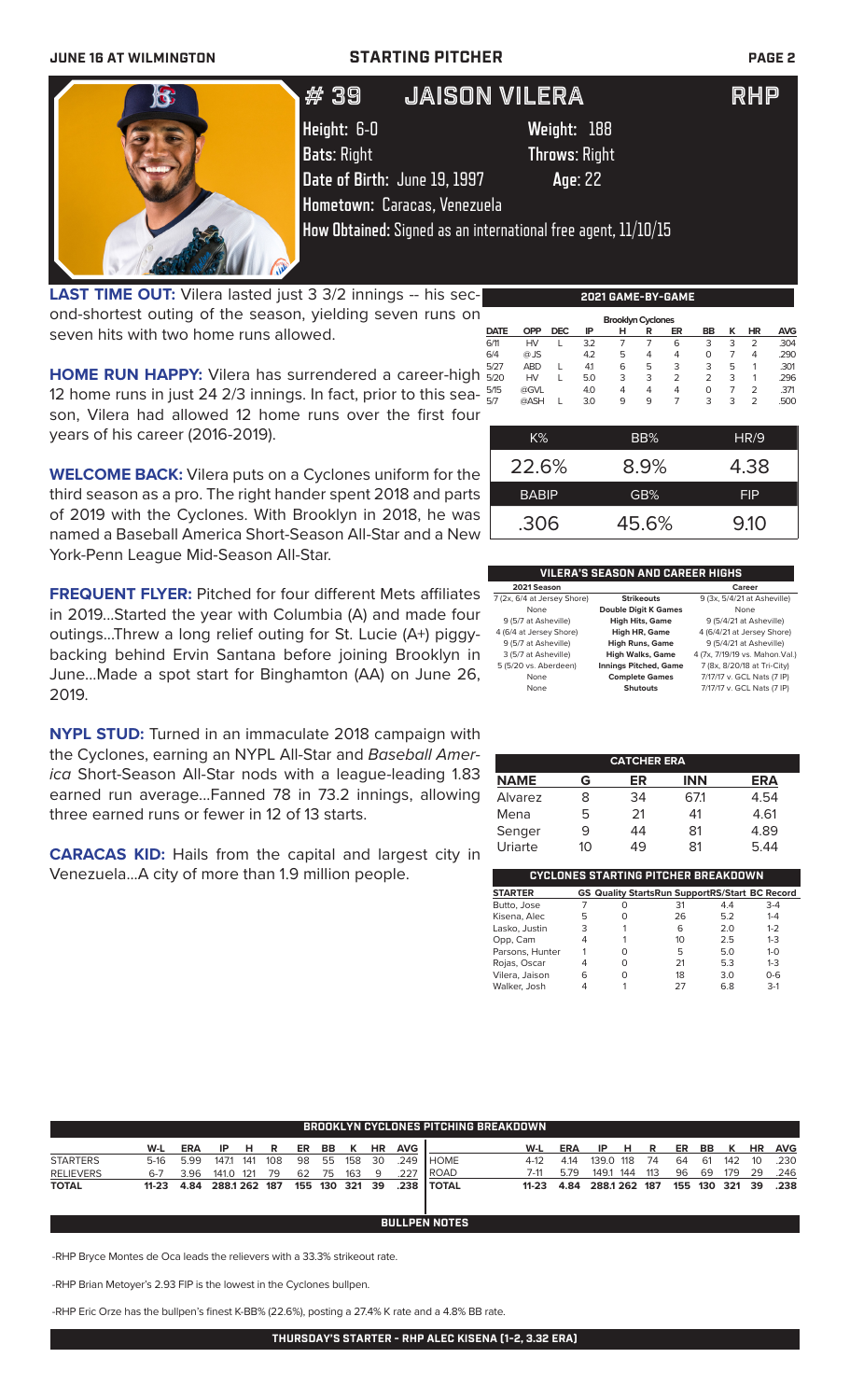| <b>JUNE 16 AT WILMINGTON</b>                                                                           |                                                                                                                                                                                                 | <b>BATTING PAGES</b>                                                                                                                                                                                                                                                                                                                                                           | <b>PAGE 3</b>                                                                                                                                                                                                                                                                                                                                                                                                                                                                                                                                                   |
|--------------------------------------------------------------------------------------------------------|-------------------------------------------------------------------------------------------------------------------------------------------------------------------------------------------------|--------------------------------------------------------------------------------------------------------------------------------------------------------------------------------------------------------------------------------------------------------------------------------------------------------------------------------------------------------------------------------|-----------------------------------------------------------------------------------------------------------------------------------------------------------------------------------------------------------------------------------------------------------------------------------------------------------------------------------------------------------------------------------------------------------------------------------------------------------------------------------------------------------------------------------------------------------------|
| <b>FRANCISCO ALVAREZ - C</b><br>#19                                                                    |                                                                                                                                                                                                 |                                                                                                                                                                                                                                                                                                                                                                                | .241, 3 HR, 12 RBI, .353 wDBA, wRC+ 123                                                                                                                                                                                                                                                                                                                                                                                                                                                                                                                         |
| Last Game: 1-4, RBI<br><b>RISP: 5-15 (.333)</b><br><b>Streak:</b> 1 G (1-4)                            | <b>Home: 5-28</b><br><b>Road: 8-26</b><br>vs. WIL: 1-4                                                                                                                                          | Last HR: 6/12 vs. Hudson Valley<br>Multi-Hit Games: 2 (6/12 vs. Hudson Valley)<br>Multi-RBI Games: 2 (6/12 vs. Hudson Valley)                                                                                                                                                                                                                                                  | Season High, Hits: 3 (6/6 at JS)<br>Season High, Runs: 1 (3x, 6/12 vs HV)<br>Season High, RBI: 4 (6/6 at JS)<br>Season High, SB: 1 (6/3 at JS)                                                                                                                                                                                                                                                                                                                                                                                                                  |
|                                                                                                        | No. 38 prospect in the game according to MLB Pipeline                                                                                                                                           | Fiters his fourth year in the Mets organizationCalled up from Low-A St. Lucie on Monday, May 2419 years old, turning 20 on November 19<br>· Ranks as the No. 1 prospect in the Mets system according to both MLB Pipeline and Baseball AmericaRanked as No. 4 catching prospect in baseball and the                                                                            |                                                                                                                                                                                                                                                                                                                                                                                                                                                                                                                                                                 |
|                                                                                                        | • Non-roster invitee to Mets Spring TrainingSigned with NYM as NDFA on July 2, 2018                                                                                                             | • Hit .417 (20-48) with five doubles, two home runs, and 12 RBIs in 15 games with St. LucieStruck out seven times and walked 15went 2-for-4 in stolen bases                                                                                                                                                                                                                    |                                                                                                                                                                                                                                                                                                                                                                                                                                                                                                                                                                 |
| ZACH ASHFORD - OF<br>#9                                                                                |                                                                                                                                                                                                 |                                                                                                                                                                                                                                                                                                                                                                                | .216, 1 HR, 5 RBI, .291 WOBA, WRC+ 84                                                                                                                                                                                                                                                                                                                                                                                                                                                                                                                           |
| Last Game: DNP<br><b>RISP: 3-12</b><br><b>Streak:</b> 2 G (2-7)                                        | <b>Home: 8-32</b><br><b>Road: 3-19</b><br>vs. HV: 4-15                                                                                                                                          | Last HR: 5/23 vs. Hudson Valley<br>Multi-Hit Games: 1 (5/23 vs. Hudson Valley)<br>Multi-RBI Games: 1(5/23 vs. Hudson Valley)                                                                                                                                                                                                                                                   | Season High, Hits: 2 (5/23 vs. HV)<br>Season High, Runs: 2 (6/6 at JS)<br><b>Season High, RBI: 2 (5/23 vs. HV)</b><br><b>Season High, SB:</b> 1 (2x, 6/9 vs. HV G2)                                                                                                                                                                                                                                                                                                                                                                                             |
|                                                                                                        | • Drafted by the Mets out of Fresno State in the 6th round of the 2019 MLB Draft                                                                                                                | Enters his third year in the Mets organizationCalled up from Low-A St. Lucie on Saturday, May 22<br>• Hit .340 (17-50) in 14 games with the St. Lucie Mets in 2021, collecting three doubles and six walks with a stolen base<br>• Spent his first few games as a pro with Brooklyn in 2019, hitting .136 in 16 games before being sent to the GCL Mets (37 G, .295/2/23/.413) |                                                                                                                                                                                                                                                                                                                                                                                                                                                                                                                                                                 |
| # 22 BRETT BATY - INF                                                                                  |                                                                                                                                                                                                 |                                                                                                                                                                                                                                                                                                                                                                                | .321, 5 HR, 29 RBI, .427 wOBA, wRC+ 169                                                                                                                                                                                                                                                                                                                                                                                                                                                                                                                         |
| Last Game: 1-4<br><b>RISP:</b> 16-36 (.444)<br><b>Streak:</b> 1 G (1-4)                                | <b>Home: 11-48</b><br><b>Road: 23-57</b><br>vs. WIL: 1-4                                                                                                                                        | Last HR: 6/9 vs. Hudson Valley G2<br>Multi-Hit Games: 10 (6/9 vs. Hudson Valley G2) Season High, Runs: 2 (5x, 6/9 vs. HV G2)<br>Multi-RBI Games: 8 (6/4 at Jersey Shore)                                                                                                                                                                                                       | Season High, Hits: 4 (5/19 vs. HV)<br><b>Season High, RBI:</b> $4$ (2x, $6/3$ at JS)<br>Season High, SB: 1 (2x, 5/19 vs. HV)                                                                                                                                                                                                                                                                                                                                                                                                                                    |
| $\bullet$                                                                                              | Joined the Alternate Training Site in Brooklyn in 2020                                                                                                                                          | • Enters his third year in the Mets organizationRated as the No. 4 prospect in the Mets system and the No. 94 prospect in baseball according to MLB Pipeline<br>• Earned a non-roster invitation to Spring Training in 2021, collecting a double and a single in 10 games and 10 at-bats                                                                                       |                                                                                                                                                                                                                                                                                                                                                                                                                                                                                                                                                                 |
|                                                                                                        |                                                                                                                                                                                                 | • Spent the majority of his first pro season with Kingsport (R) before a promotion to Brooklyn to finish the 2019 season, winning the league title with the Cyclones<br>• Committed to the University of Texas before being drafted in the first round (12th overall) in 2019                                                                                                  |                                                                                                                                                                                                                                                                                                                                                                                                                                                                                                                                                                 |
| <b>CODY BOHANEK - INF</b><br>#11<br>Last Game: 3-3, 2 2B, 3B, 2 R, BB, SB Home: 2-19                   |                                                                                                                                                                                                 | Last HR: 6/9 vs. Hudson Valley G1                                                                                                                                                                                                                                                                                                                                              | .289, 2 HR, 4 RBI, .441 wOBA, wRC+ 178<br>Season High, Hits: 3 (5/5 at Asheville)                                                                                                                                                                                                                                                                                                                                                                                                                                                                               |
| <b>RISP: 0-8</b>                                                                                       | <b>Road: 8-19</b>                                                                                                                                                                               | Multi-Hit Games: 2 (6/15 at Wilmington)                                                                                                                                                                                                                                                                                                                                        | Season High, Runs: 2 (2x, 6/15 at Wil)                                                                                                                                                                                                                                                                                                                                                                                                                                                                                                                          |
| <b>Streak: 1 G (3-3)</b>                                                                               | vs. WIL: 3-3<br>exchange for OF Ross Adolph, INF Luis Santana, and C Scott Manea                                                                                                                | <b>Multi-RBI Games:</b><br>• Enters his third year in the Mets organization and his fifth as a professionalTraded from Houston to the Mets in January of 2019 along with 3B J.D. Davis in<br>• Returns from Triple-A Syracuse 5/12-6/8: 19 G, 185/.338/.278 (10-54) with three doubles, one triple and two RBIs.                                                               |                                                                                                                                                                                                                                                                                                                                                                                                                                                                                                                                                                 |
| $\bullet$<br># R<br><b>ANTOINE DUPLANTIS - OF</b><br>Last Game: $0-4, R$<br><b>RISP:</b> 5-19 $(.263)$ | Broke camp with Brooklyn: 5 G, .313/.500/.500 with a home run a two RBIs<br>• Originally drafted by Houston in the 30th round of the 2017 MLB Draft.<br><b>Home: 6-49</b><br><b>Road: 20-66</b> | Last HR: 5/6 at Asheville<br><b>Multi-Hit Games: 7 (6/6 at Jersey Shore)</b>                                                                                                                                                                                                                                                                                                   |                                                                                                                                                                                                                                                                                                                                                                                                                                                                                                                                                                 |
| Streak:                                                                                                | vs. WIL: 0-4                                                                                                                                                                                    | Multi-RBI Games: 1(5/12 at Greenville)                                                                                                                                                                                                                                                                                                                                         |                                                                                                                                                                                                                                                                                                                                                                                                                                                                                                                                                                 |
|                                                                                                        | • Recorded eight outfield assists in 47 games to lead Brooklyn in 2019                                                                                                                          | · Enters his third year in the Mets organization Spent his draft year with Brooklyn and scored the game-winning run against Lowell in the 2019 NYPL Championship<br>• Finished his LSU career with 359 hits, most in school history and second-most in SEC history behind fellow Mets MiLB outfielder Jake Mangum (383 hits)Never                                              |                                                                                                                                                                                                                                                                                                                                                                                                                                                                                                                                                                 |
| finished a season at LSU hitting lower than .316                                                       |                                                                                                                                                                                                 | • Mets 12th round pick, 2019Also drafted in the 19th round by Cleveland in 2018Brother Armond, holds the world record in the pole vault with a height of 6.18m.                                                                                                                                                                                                                |                                                                                                                                                                                                                                                                                                                                                                                                                                                                                                                                                                 |
| # 20 JOE GENORD - INF                                                                                  |                                                                                                                                                                                                 |                                                                                                                                                                                                                                                                                                                                                                                |                                                                                                                                                                                                                                                                                                                                                                                                                                                                                                                                                                 |
| Last Game: 0-4<br><b>RISP:</b> 1-22 $(.045)$<br><b>Streak:</b>                                         | <b>Home: 7-42</b><br><b>Road: 14-61</b><br>vs. WIL: 0-4                                                                                                                                         | Last HR: 6/1 at Jersey Shore<br>Multi-Hit Games: 3 (5/19 vs. Hudson Valley)<br><b>Multi-RBI Games: 3 (6/1 at Jersey Shore)</b>                                                                                                                                                                                                                                                 | Season High, Hits: 3 (2x, 5/19 vs. HV)<br>Season High, RBI: 3 (5/8 at Asheville)<br>Season High, SB:                                                                                                                                                                                                                                                                                                                                                                                                                                                            |
| • Mets 9th round pick in 2019 out of South Florida                                                     | • Two-time All-AAC honoree who led USF in home runs in each of his three seasons<br>• Also drafted by the Los Angeles Dodgers in the 19th round of the 2015 draft.                              | · Enters his third year in the Mets organizationNamed to the NYPL All-Star team and won a league title with Brooklyn in 2019<br>• Led the Cyclones with nine home runs and 44 RBIsEarned Player of the Week honors with the Cyclones during the week of July 7.                                                                                                                |                                                                                                                                                                                                                                                                                                                                                                                                                                                                                                                                                                 |
| #2<br><b>RONNY MAURICIO - INF</b>                                                                      |                                                                                                                                                                                                 |                                                                                                                                                                                                                                                                                                                                                                                |                                                                                                                                                                                                                                                                                                                                                                                                                                                                                                                                                                 |
| Last Game: 1-4, RBI<br><b>RISP: 9-34 (.265)</b><br><b>Streak:</b> 1 G (1-4)                            | <b>Home: 6-52</b><br><b>Road: 23-72</b><br>vs. WIL: 1-4                                                                                                                                         | Last HR: 6/5 at Jersey Shore<br>Multi-Hit Games: 4 (6/3 at Jersey Shore)<br>Multi-RBI Games: 6 (6/5 at Jersey Shore)                                                                                                                                                                                                                                                           | <b>Season High, Runs:</b> $2$ (4x, 6/3 at JS)<br><b>Season High, SB: 1 (5/23 vs. HV)</b>                                                                                                                                                                                                                                                                                                                                                                                                                                                                        |
| Dominican Winter League                                                                                |                                                                                                                                                                                                 | • Enters his fifth year in the Mets organizationRated as the No. 2 prospect in the Mets system and the No. 58 prospect in baseball according to MLB Pipeline<br>• Non-roster invitee to Spring Training for the third consecutive seasonSpent 2020 at the Mets Alternate Site and had one at-bat with the Tigres del Licey in the                                              |                                                                                                                                                                                                                                                                                                                                                                                                                                                                                                                                                                 |
|                                                                                                        | • Named a South Atlantic League mid-season All-Star with Columbia (A) in 2019                                                                                                                   | • Won the 2018 GCL Mets Sterling Award, given to the team's most valuable playerSigned with the Mets as a 16-year-old on July 2, 2017.                                                                                                                                                                                                                                         | <b>Seaon High, RBI:</b> 1 (3x, 6/15 at Wilmington)<br>Season High, SB: 1 (6/15 at Wilmington)<br>.243, 1 HR, 5 RBI, .302 WOBA, WRC+ 91<br>Season High, Hits: 4 (5/16 at Greenville)<br>Season High, Runs: 4 (5/16 at Greenville)<br>Season High, RBI: 2 (5/12 at Greenville)<br>Season High, SB: 1 (2x, 5/16 at Greenville)<br>.206, 6 HR, 12 RBI, .297 wOBA, wRC+ 88<br><b>Season High, Runs:</b> 3 (2x, 5/19 vs. HV)<br>.226, 6 HR, 23 RBI, .309 w0BA, wRC+ 95<br>Season High, Hits: 3 (2x, 5/16 at Greenville)<br>Seaon High, RBI: 4 (2x, 5/16 at Greeville) |
| <b>JOSE MENA - C</b><br>#16                                                                            |                                                                                                                                                                                                 |                                                                                                                                                                                                                                                                                                                                                                                |                                                                                                                                                                                                                                                                                                                                                                                                                                                                                                                                                                 |
| Last Game: DNP<br><b>RISP: 0-5</b><br>Streak:                                                          | <b>Home: 0-13</b><br><b>Road: 2-13</b><br>vs. HV: 0-5                                                                                                                                           | Last HR:<br><b>Multi-Hit Games:</b><br><b>Multi-RBI Games:</b>                                                                                                                                                                                                                                                                                                                 | .077, 0 HR, 2 RBI, .150 w0BA, wRC+ -4<br>Season High, Hits: 1 (2x, 5/14 at Greenville)<br><b>Season High, Runs:</b> 1 (2x, 5/16 at Greenville)<br><b>Season High, RBI:</b> 1 (2x, 5/21 vs. HV)<br>Season High, SB:                                                                                                                                                                                                                                                                                                                                              |
| • Enters his sixth year in the Mets organization                                                       |                                                                                                                                                                                                 | • Won a 2019 NYPL Championship with Brooklyn, posting his best offensive season as a professional, posting career highs in batting average, hits, home runs,                                                                                                                                                                                                                   |                                                                                                                                                                                                                                                                                                                                                                                                                                                                                                                                                                 |

| $\bm{\sharp}$ 19 $\,$ LUKE RITTER - INF $\,$ |                     |                                                                                                     | .216, 4 HR, 13 RBI, .286 wOBA, wRC+ 81           |
|----------------------------------------------|---------------------|-----------------------------------------------------------------------------------------------------|--------------------------------------------------|
| <b>Last Game:</b> 0-4                        | <b>Home: 8-44</b>   | <b>Last HR:</b> 5/29 vs. Aberdeen                                                                   | <b>Season High, Hits: 3 (5/11 at Greenville)</b> |
| <b>RISP:</b> $3-29$ (.103)                   | <b>Road: 14-58</b>  | <b>Multi-Hit Games:</b> 5 (6/9 vs. Hudson Valley G1) <b>Season High, Runs:</b> 2 (5/8 at Asheville) |                                                  |
| Streak:                                      | <b>vs. WIL: 0-4</b> | <b>Multi-RBI Games:</b> 3 (5/16 at Greenville)                                                      | <b>Season High, RBI: 3 (5/16 at Greenville)</b>  |
|                                              |                     |                                                                                                     | <b>Season High, SB: 1(5/12 at Greenville)</b>    |

• Enters his third year in the Mets organization...Won a New York-Penn League title with Brooklyn in 2019

• Led Brooklyn in 2019 in games played (68), runs (39), doubles (15), and walks (33)

• Two-time First Team All-AAC honoree

• Mets 7th-round pick in 2019 from Wichita State...Also drafted by the Minnesota Twins in the 37th round of the 2018 MLB Draft • Played linebacker at Rockhurst High School and set the school record with 184 tackles.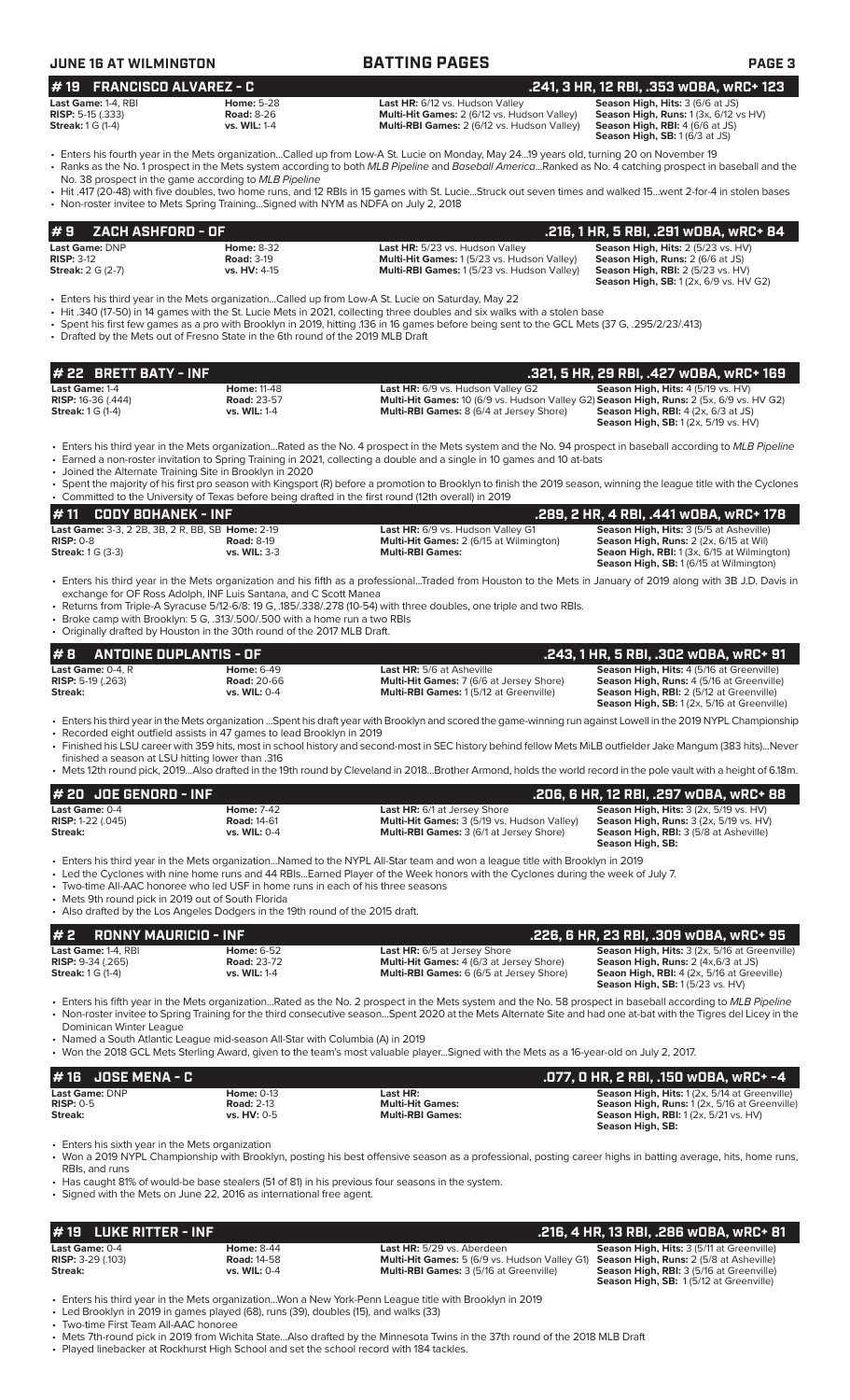# **JUNE 16 AT WILMINGTON BATTING PAGES PAGE 4**

| $# 4$ LT STRUBLE - OF     |                     |                         | . .167, O HR, O RBI, .296 wOBA, wRC+ 87'                    |
|---------------------------|---------------------|-------------------------|-------------------------------------------------------------|
| <b>Last Game:</b> 0-3. BB | <b>Home: 2-9</b>    | Last HR:                | <b>Season High, Hits: 1 (2x, 6/10 vs. HV)</b>               |
| <b>RISP:</b> 0-3 (.000)   | Road: $0-3$         | <b>Multi-Hit Games:</b> | <b>Season High, Runs:</b> $1(2 \times 5/21 \text{ vs. HV})$ |
| <b>Streak:</b>            | <b>vs. WIL: 0-3</b> | <b>Multi-RBI Games:</b> | <b>Season High, RBI:</b> 1 (5/19 vs. HV)                    |
|                           |                     |                         | Season High, SB:                                            |
|                           |                     |                         |                                                             |

• Enters his third year in the Mets organization...Returned 6/8 from Triple-A Syracuse...went 1-2 with a walk in two games...received from Low-A St Lucie on 5/18. • With Brooklyn 5/19-5/23: 1-5...Went 6-21 (.286) with three RBIs and four walks in seven games with the St. Lucie Mets to begin the year • Played in the GCL in 2019, hitting .231 over 18 games during his draft year

• Selected by the Mets in the 29th round in 2019 out of Felician College...Hails from Hammonton, NJ

|                                                |                                        | . Selected by the IMER III the ZStill found III ZOTS Out OFFEINGH COIlegeI Idiis HOIH Fidhinofiton, INS |                                                                                                         |
|------------------------------------------------|----------------------------------------|---------------------------------------------------------------------------------------------------------|---------------------------------------------------------------------------------------------------------|
| #4 BLAKE TIBERI - INF/OF                       |                                        |                                                                                                         | . 177, 0 HR, 1 RBI, .278 w0BA, wRC+ 76. [                                                               |
| Last Game: DNP<br><b>RISP:</b> $1-14$ $(.071)$ | <b>Home: 5-24</b><br><b>Road: 6-43</b> | Last HR:<br><b>Multi-Hit Games:</b> 2 (5/27 vs. Aberdeen - G2)                                          | <b>Season High, Hits: 2 (2x, 5/27 vs. ABD G2)</b><br><b>Season High, Runs:</b> $2(5/22 \text{ vs. HV})$ |
| Streak:                                        | vs. HV: 1-7                            | <b>Multi-RBI Games:</b>                                                                                 | <b>Season High, RBI:</b> 1(5/8 at Asheville)<br>Season High, SB:                                        |

• Enters his sixth year in the Mets organization...Returns to Brooklyn for the first time since his pro debut year in 2016 • Spent parts of two seasons with Columbia and St. Lucie...Underwent Tommy John surgery on his elbow on May 3, 2017, missing the remainder of the season after just five games

• Has played second base, third base, left field and right field across more than 295 games • Mets 3rd round draft pick in 2016 from Louisville...2016 Third Team All-ACC in final year

| <b>#17 JUAN URIARTE - C</b> |                   |                                                                                  | .222. O HR. 1 RBI. .238 wOBA. wRC+ 51        |
|-----------------------------|-------------------|----------------------------------------------------------------------------------|----------------------------------------------|
| <b>Last Game: DNP</b>       | <b>Home: 5-16</b> | Last HR:                                                                         | <b>Season High, Hits:</b> $1(4x, 6/2$ at JS) |
| $RISP: 1-5$                 | <b>Road: 3-20</b> | Multi-Hit Games: 1 (6/9 vs. Hudson Valley G2) Season High, Runs: 2 (5/19 vs. HV) |                                              |
| <b>Streak:</b> 2 G (3-5)    | $vs. H. 3-5$      | <b>Multi-RBI Games:</b>                                                          | <b>Season High, RBI:</b> 1(6/9 vs. HV G2)    |
|                             |                   |                                                                                  | Season High, SB:                             |

• Enters his eighth year in the Mets organization...Spent 2019 with Columbia (A) and the GCL Mets (R)

• Injured in his first at-bat with Brooklyn in 2018 on Opening Day at Staten Island, missing the entire season

• Finished 10th in batting average in the Appalachian League with Kingsport in 2017, hitting .305

• Caught 16 of 44 (36%) would-be base stealers in 2019. • Signed with the Mets as a NDFA on July 4, 2014.

| #10 ANTHONY WALTERS - INF  |                     |                                             | .149. O HR. 5 RBI. .240 wOBA. wRC+ 52         |
|----------------------------|---------------------|---------------------------------------------|-----------------------------------------------|
| Last Game: 0-4             | <b>Home: 6-22</b>   | Last HR:                                    | <b>Season High, Hits: 2 (2x, 5/22 vs. HV)</b> |
| <b>RISP:</b> $4-14$ (.286) | <b>Road: 1-25</b>   | Multi-Hit Games: 2 (5/22 vs. Hudson Valley) | <b>Season High, Runs:</b> $1(4x, 6/3$ at JS)  |
| Streak:                    | <b>vs. WIL: 0-4</b> | Multi-RBI Games: 2 (5/22 vs. Hudson Valley) | <b>Season High, RBI:</b> 2 (2x, 5/22 vs. HV)  |
|                            |                     |                                             | Season High, SB:                              |

- Enters his second year and first season in the Mets organization...Selected as one of six by the Mets in the 2020 MLB Draft (3rd round San Diego State) • Drafted with teammate Casey Schmitt (SFG) in the top 100 picks of the MLB Draft, setting a mark for the first time two Aztecs have been drafted top 100 since Taber Lee and current Cyclones pitching coach Royce Ring in 2002
- Hit .271 in just 16 games for the Aztecs in 2020...Transferred to SDSU from Mt. San Antonio College after the 2018 season

• Attended Cal and played one season with the Golden Bears in 2017

|                                                                         | Hardest Hit Balls - 2021               |                         |           |                   |      |                          |                           |                  |                    |  |
|-------------------------------------------------------------------------|----------------------------------------|-------------------------|-----------|-------------------|------|--------------------------|---------------------------|------------------|--------------------|--|
| Date                                                                    | Player                                 | <b>Opponent</b>         | Exit Velo | Result            | Date | Player                   | <b>Opponent</b>           | <b>Exit Velo</b> | Result             |  |
| 6/12                                                                    | Francisco Alvarez                      | vs. Hudson Vallev 112.5 |           | Double            | 6/9  | <b>Brett Baty</b>        | vs. Hudson ValleyG2 107.3 |                  | Double             |  |
| 6/11                                                                    | Brett Baty                             | vs. Hudson Valley 111.2 |           | <b>Ground Out</b> | 5/23 | Hayden Senger            | vs. Hudson Valley         | 107              | <b>Home Run</b>    |  |
| $\begin{array}{r} 6/1 \\ 6/6 \\ 6/1 \\ 6/15 \\ 6/1 \\ 5/25 \end{array}$ | Adrian Hernandez                       | at Jersev Shore         | 109.8     | <b>Home Run</b>   | 5/29 | Ronny Mauricio           | vs. Aberdeen              | 107              | Line Drive Out     |  |
|                                                                         | Francisco Alvarez                      | at Jersev Shore         | 109.7     | Single            | 6/6  | <b>Francisco Alvarez</b> | at Jersey Shore           | 106.9            | Double             |  |
|                                                                         | Ronny Mauricio                         | at Jersey Shore         | 109.6     | Triple            | 6/6  | Joe Genord               | at Jersey Shore           | 106.6            | Ground Ball Out    |  |
|                                                                         | <b>Francisco Alvarez</b> at Wilmington |                         | 109.2     | Single            | 6/2  | Ronny Mauricio           | at Jersev Shore           | 106.3            | Single             |  |
|                                                                         | Francisco Alvarez at Jersey Shore      |                         | 109.0     | <b>Home Run</b>   | 6/1  | <b>Brett Baty</b>        | at Jersey Shore           | 106              | <b>Home Run</b>    |  |
|                                                                         | Francisco Alvarez vs. Aberdeen         |                         | 109       | Sinale            | 6/9  | Francisco Alvarez        | vs. Hudson VallevG1 105.7 |                  | Ground Ball Single |  |
| 6/5                                                                     | Francisco Alvarez at Jersey Shore      |                         | 108.7     | Ground Ball Out   | 6/12 | <b>Anthony Walters</b>   | vs. Hudson Valley 105.3   |                  | Double             |  |
| 6/2                                                                     | Francisco Alvarez at Jersey Shore      |                         | 108.7     | Single            | 6/15 | <b>Francisco Alvarez</b> | at Wilmington             | 105              | Ground Ball Out    |  |
| 6/15                                                                    | Ronny Mauricio                         | at Wilmington           | 107.2     | Single            | 5/25 | <b>Francisco Alvarez</b> | vs. Aberdeen              | 105              | Line Drive Out     |  |

# **Recent Home Run Chart**

| <b>Date</b> | Player         | <b>Opponent</b>                   |           | Exit Velo Launch Angle | <b>Distance</b> | 6 |
|-------------|----------------|-----------------------------------|-----------|------------------------|-----------------|---|
| 5/18        | Joe Genord     | vs. Hudson Valley                 |           |                        |                 | 6 |
| 5/23        | Zach Ashford   | vs. Hudson Vallev                 | 99 mph    | 29.9                   | 394 ft.         |   |
|             | Hayden Senger  | vs. Hudson Valley                 | $107$ mph | 19.8                   | 407 ft.         | 6 |
| 5/29        | Luke Ritter    | vs. Aberdeen                      | 92 mph    | 35.7                   | 363 ft.         | 6 |
| 6/1         | Brett Baty     | at Jersey Shore                   | $106$ mph | 36.3                   | 379 ft.         |   |
|             | Joe Genord     | at Jersey Shore                   | $107$ mph | 27.5                   | 449 ft.         |   |
|             |                | Adrian Hernandez at Jersey Shore  | $109$ mph | 21.3                   | 388 ft          | 6 |
|             |                | Francisco Alvarez at Jersey Shore | 109 mph   | 20.38                  | 416 ft.         |   |
| 6/3         | Brett Baty     | at Jersey Shore                   | $107$ mph | 25                     | 413 ft.         |   |
|             | Brett Baty     | at Jersey Shore                   |           |                        |                 |   |
|             | Ronny Mauricio | at Jersey Shore                   |           |                        |                 |   |

| 6/4  |                | Francisco Alvarez at Jersey Shore 104.7 mph  |         | 29.9 | 407 ft. |
|------|----------------|----------------------------------------------|---------|------|---------|
| 6/5  | Ronny Mauricio | at Jersey Shore                              | 102 mph | 30.2 | 447 ft. |
|      | Joe Genord     | at Jersey Shore                              | 99 mph  | 25   | 384 ft. |
| 6/6  | Brett Baty     | at Jersey Shore 97.4 mph                     |         | 26.3 | 387 ft. |
| 6/9  | Cody Bohanek   | vs. Hudson Valley 103 mph                    |         | 27   | 405 ft. |
|      | Gerson Molina  | vs. Hudson Valley 98.4 mph                   |         | 29   | 390 ft. |
|      | Brett Baty     | vs. Hudson Valley 91 mph                     |         | 32   | 342 ft. |
| 6/12 |                | Francisco Alvarez vs. Hudson Valley 99.5 mph |         | 29   | 381 ft. |
|      |                |                                              |         |      |         |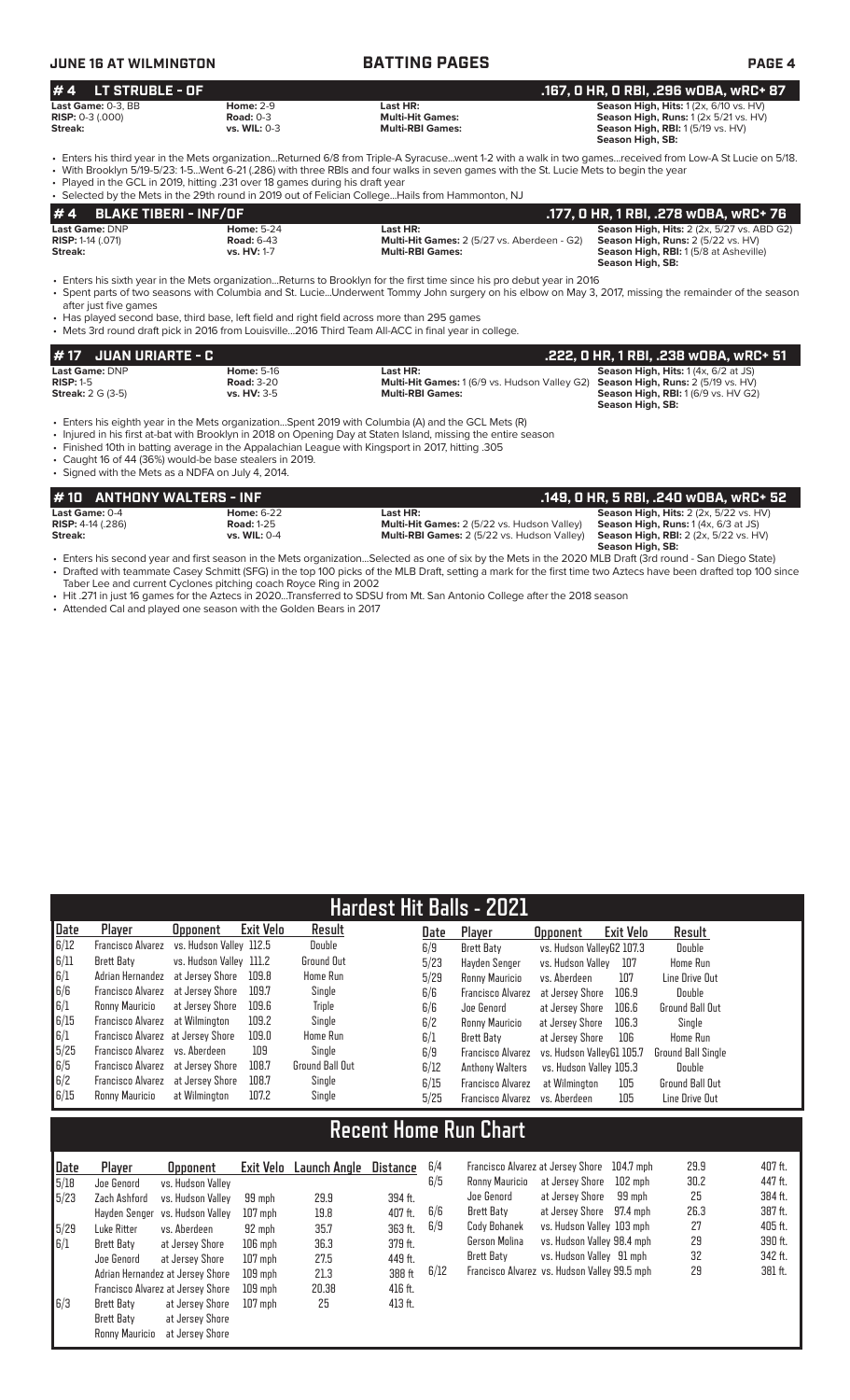| <b>JUNE 16 AT WILMINGTON</b>                      |                                                                                                                                                                                                         | <b>BULLPEN PAGE</b>                    |          |                          |                               |                  |                              |                                  |                         |                         |                                |                     | PAGE <sub>5</sub>         |
|---------------------------------------------------|---------------------------------------------------------------------------------------------------------------------------------------------------------------------------------------------------------|----------------------------------------|----------|--------------------------|-------------------------------|------------------|------------------------------|----------------------------------|-------------------------|-------------------------|--------------------------------|---------------------|---------------------------|
| #18                                               | <b>ANDREW EDWARDS - LHP</b>                                                                                                                                                                             | 28.3% K%, 12% BB%, 2.25 ERA, 0 SV      |          |                          |                               |                  | <b>LAST FIVE APPEARANCES</b> |                                  |                         |                         |                                |                     |                           |
| Last App: 6/15 at WIL Last Loss: 5/18 vs. HV      |                                                                                                                                                                                                         | <b>SV/OP (Last):</b> 1/1 (6/15 at WIL) | Holds:   |                          |                               |                  | <b>ANDREW EDWARDS</b>        |                                  |                         |                         |                                |                     |                           |
| Leadoff: 1-13                                     | <b>Inherited Runners/Stranded: 4/4</b>                                                                                                                                                                  |                                        |          | DATE                     | OPP                           | <b>DEC</b>       | IP                           | Н                                | R                       | ER                      | BB                             | Κ                   | HR                        |
|                                                   | · Enters his third year in the Mets organizationStruck out the final batter in Game 3 of the 2019<br>NYPL Championship Series to win Brooklyn's first outright minor league baseball title in team his- |                                        |          | 6/2                      | 5/27 vs. ABD G1<br>@ JS       |                  | 1.0<br>2.0                   | 1<br>$\mathbf{1}$                | 0<br>0                  | $\circ$<br>$\circ$      | $\mathbf{1}$<br>$\overline{2}$ | 1<br>1              | $\circ$<br>$\circ$        |
| tory                                              |                                                                                                                                                                                                         |                                        |          | 6/6                      | $@$ JS                        |                  | 1.1                          | 2                                | 2                       | 2                       | 0                              | $\mathbf{1}$        | $\mathbf{1}$              |
|                                                   | • Spent the entire 2019 season with the Cyclones, collecting three saves                                                                                                                                |                                        |          | 6/12                     | HV                            |                  | 2.0                          | $\circ$                          | $\circ$                 | $\circ$                 | $\mathbf{1}$                   | 4                   | $\circ$                   |
|                                                   | • Went to New Mexico State for two seasons after pitching a pair of campaigns for Central Arizona.                                                                                                      |                                        |          | 6/15                     | @ WIL                         | SV               | 1.0                          | $\circ$                          | $\mathsf{O}$            | $\circ$                 | $\mathbf{1}$                   | 2                   | $\mathsf O$               |
| #5                                                | <b>BRIAN METOYER - RHP</b>                                                                                                                                                                              | 33.3 K%, 13 BB%, 3.86 ERA, 0 SV        |          |                          |                               |                  | <b>BRIAN METOYER</b>         |                                  |                         |                         |                                |                     |                           |
| Last App: 6/15 at WIL                             | Last Loss: 5/15 at GVL                                                                                                                                                                                  | <b>SV/OP (Last):</b> 1/1 (6/3 at JS)   | Holds:   | DATE<br>5/23             | OPP<br>vs. HV                 | <b>DEC</b>       | IP<br>2.0                    | Н<br>0                           | R<br>$\mathbf 0$        | ER<br>$\circ$           | BB<br>1                        | Κ<br>$\mathbf{1}$   | HR<br>0                   |
|                                                   | Leadoff: 4-11, 2 BB, HBP Inherited Runners/Stranded: 4/3                                                                                                                                                |                                        |          |                          | 5/29 vs. ABD                  |                  | 1.1                          | 1                                | 1                       | $\mathbf{1}$            | 2                              | 2                   | $\circ$                   |
|                                                   | • Enters his fourth year in the Mets orgWon a New York Penn League title with Brooklyn in 2019                                                                                                          |                                        |          | 6/3                      | @ JS                          | <b>SV</b>        | 2.0                          | 3                                | $\mathbf{1}$            | $\mathbf{1}$            | $\circ$                        | 5                   | $\circ$                   |
|                                                   | • Struck out 40 batters over 28.2 innings with BrooklynSpent his first professional season with                                                                                                         |                                        |          | 6/9                      | vs. HV G1                     |                  | 1.1                          | $\circ$                          | $\mathbf 0$             | $\circ$                 | $\overline{2}$                 | 3                   | $\circ$                   |
| <b>GCL Mets and Kingsport Mets</b>                |                                                                                                                                                                                                         |                                        |          | 6/15                     | @ WIL                         | W                | 2.0                          | $\circ$                          | $\circ$                 | $\circ$                 | $\mathbf{1}$                   | 3                   | $\circ$                   |
|                                                   | • Joins Ronnie Robbins (30th, 1981 - Toronto) as the only two LSU-Alexandria Generals to be                                                                                                             |                                        |          |                          |                               |                  | <b>BRYCE MONTES DE OCA</b>   |                                  |                         |                         |                                |                     |                           |
| drafted by a MLB team in school history           |                                                                                                                                                                                                         |                                        |          | DATE OPP<br>5/25 vs. ABD |                               | <b>DEC</b>       | IP<br>2.0                    | H<br>3                           | R<br>2                  | ER<br>$\overline{2}$    | BB<br>2                        | К<br>2              | <b>HR</b><br>0            |
|                                                   | • Native of Natchitoches (NACK-ah-tish), the oldest city in Louisiana (est. 1714).                                                                                                                      |                                        |          | 5/29 vs. ABD             |                               |                  | 1.0                          | 0                                | $\circ$                 | $\circ$                 | $\mathbf{1}$                   | $\mathbf{1}$        | $\circ$                   |
| #43                                               | <b>BRYCE MONTES DE OCA - RHP</b>                                                                                                                                                                        | 33.3 K%, 17.5 BB%, 1.80 ERA, 0 SV      |          | 6/3                      | $@$ JS                        | W                | 1.2                          | $\mathbf{1}$                     | $\circ$                 | $\circ$                 | $\mathbf{1}$                   | 4                   | $\circ$                   |
|                                                   |                                                                                                                                                                                                         |                                        |          |                          | 6/9 vs. HV G2 SV              |                  | 2.0                          | $\circ$                          | 0                       | $\circ$                 | $\overline{2}$                 | 2                   | $\mathsf O$               |
| Last App: 6/12 vs HV<br><b>Leadoff: 2-9, 2 BB</b> | <b>Last Loss:</b><br><b>Inherited Runners/Stranded: 2/2</b>                                                                                                                                             | SV/OP (Last):                          | Holds: 1 | 6/12                     | vs. HV                        | L                | 1.2                          | 2                                | 2                       | $\mathbf{1}$            | $\circ$                        | 4                   | $\circ$                   |
|                                                   |                                                                                                                                                                                                         |                                        |          |                          |                               |                  | <b>COLBY MORRIS</b>          |                                  |                         |                         |                                |                     |                           |
|                                                   | • Enters his fourth year in the Mets orgHas not pitched as a professional due to injuries<br>• Underwent Tommy John surgery as a high school junior and missed 2016 after having ulnar                  |                                        |          | DATE                     | OPP                           | <b>DEC</b>       | IP                           | н                                | R                       | ER                      | BB                             | К                   | HR                        |
|                                                   |                                                                                                                                                                                                         |                                        |          | $5/14*$                  | $@$ DBT*                      |                  | 1.0                          | 1                                | $\mathbf{1}$            | 0                       | 0                              | $\mathbf{1}$        | 0                         |
| nerve transposition                               |                                                                                                                                                                                                         |                                        |          | 5/20<br>6/1              | vs. HV<br>$@$ JS              |                  | 1.0<br>1.2                   | $\overline{4}$<br>$\mathbf{1}$   | 3<br>$\mathbf{1}$       | 3<br>$\mathbf{1}$       | $\mathbf{1}$<br>$\mathbf{1}$   | $\mathbf{1}$<br>4   | $\circ$<br>$\mathbf{1}$   |
|                                                   | • Previously drafted by Washington in the 15th round of the 2017 MLB Draft and by the Chicago<br>White Sox in the 14th round of the 2015 MLB Draft.                                                     |                                        |          | 6/6                      | $@$ JS                        |                  | 1.2                          | $\mathbf{1}$                     | 2                       | $\overline{2}$          | 3                              | 1                   | $\circ$                   |
|                                                   |                                                                                                                                                                                                         |                                        |          | 6/12                     | vs. HV                        |                  | 2.1                          | 3                                | $\mathbf{1}$            | $\mathbf{1}$            | $\Omega$                       | 1                   | $\circ$                   |
| #38                                               | <b>COLBY MORRIS - RHP</b>                                                                                                                                                                               | 19 K%, 17 BB%, 7.27 ERA, 0 SV          |          |                          | *Pitched with Low-A St. Lucie |                  |                              |                                  |                         |                         |                                |                     |                           |
| Last App: 6/11 vs HV                              | <b>Last Loss:</b>                                                                                                                                                                                       | SV/OP (Last):                          | Holds:   |                          |                               |                  |                              | <b>ERIC ORZE</b>                 |                         |                         |                                |                     |                           |
| <b>Leadoff: 2-5, 2 BB</b>                         | <b>Inherited Runners/Stranded: 2/0</b>                                                                                                                                                                  |                                        |          | DATE OPP                 |                               | DEC              | IP                           | н                                | R                       | ER                      | BB                             | К                   | <b>HR</b>                 |
|                                                   | • Enters his first season in the Mets organizationcalled up from Low-A St. Lucie on May 20                                                                                                              |                                        |          | 5/21                     | vs. HV<br>5/27 vs. ABD G1     | <b>SV</b>        | 2.0<br>1.2                   | O<br>2                           | 0<br>$\mathbf{1}$       | $\circ$<br>$\mathbf{1}$ | 0<br>0                         | 3<br>0              | 0<br>$\circ$              |
|                                                   | • Made four scoreless appearances in relief for the St. Lucie Mets to being 2021                                                                                                                        |                                        |          | 6/3                      | $@$ JS                        |                  | 2.1                          | $\mathbf{1}$                     | 0                       | $\circ$                 | $\mathbf{1}$                   | 1                   | $\circ$                   |
|                                                   | • Minor League free agent signingpitched at Middlebury in Vermont                                                                                                                                       |                                        |          | 6/9                      | vs HV G2 W                    |                  | 2.0                          | $\circ$                          | 0                       | $\circ$                 | $\circ$                        | 3                   | $\circ$                   |
| #7<br><b>ERIC ORZE - RHP</b>                      |                                                                                                                                                                                                         | 27.4 K%, 4.8 BB%, 3.60 ERA, 1 SV       |          | 6/12                     | vs. HV                        | <b>BS</b>        | 2.0                          | $\overline{2}$                   | $\mathbf{1}$            | $\mathbf{1}$            | $\circ$                        | 3                   | $\circ$                   |
| Last App: 6/12 vs HV                              | Last Loss: 5/16 at GVL                                                                                                                                                                                  | SV/OP (Last): 1/2 (5/21 vs. HV)        | Holds:   |                          |                               |                  | <b>MICHEL OTANEZ</b>         |                                  |                         |                         |                                |                     |                           |
| Leadoff: 4-13, BB                                 | Inherited Runners/Stranded: 8/3                                                                                                                                                                         |                                        |          | DATE OPP                 |                               | DEC              | IP                           | Н                                | R                       |                         | ER BB                          | К                   | HR                        |
|                                                   | • Enters his second year and first full season in the Mets organization                                                                                                                                 |                                        |          | 5/29 vs. ABD<br>6/2      | $@$ JS                        |                  | 1.1<br>1.0                   | $\mathbf{1}$<br>0                | $\mathbf{1}$<br>$\circ$ | $\mathbf{1}$<br>$\circ$ | 2<br>0                         | $\overline{4}$<br>0 | $\overline{1}$<br>$\circ$ |
|                                                   | . One of six draft picks by the Mets in the 2020 MLB Draftfinal selection for the club                                                                                                                  |                                        |          | 6/6                      | @ JS                          |                  | 1.0                          | 1                                | $\mathbf{1}$            | $\mathbf{1}$            | 4                              | $\circ$             | $\circ$                   |
|                                                   | • Two-time cancer survivor, beating testicular cancer and stage-zero melanoma                                                                                                                           |                                        |          | 6/10                     | vs. HV                        |                  | 1.0                          | 0                                | $\mathbf 0$             | $\circ$                 | $\mathbf{1}$                   | $\circ$             | $\circ$                   |
|                                                   | • Struck out 29 batters over 19.2 innings with Univ. New Orleans in '20 as Saturday starter.                                                                                                            |                                        |          | 6/12                     | vs. HV                        |                  | 0.1                          | $\mathbf{1}$                     | $\circ$                 | $\circ$                 | $\circ$                        | $\circ$             | $\circ$                   |
|                                                   |                                                                                                                                                                                                         |                                        |          |                          |                               |                  | <b>HUNTER PARSONS</b>        |                                  |                         |                         |                                |                     |                           |
| #26                                               | <b>MICHEL OTANEZ - RHP</b>                                                                                                                                                                              | 25 K%, 21.4 BB%, 9.90 ERA, 0 SV        |          | DATE                     | OPP                           | <b>DEC</b>       | IP                           | н                                | R                       | ER                      | BB                             | К                   | HR                        |
| Last App: $6/12$ vs. $HV$                         | <b>Last Loss:</b>                                                                                                                                                                                       | SV/OP (Last): 0/1 (BS at GVL)          | Holds: 1 | 5/22 vs. HV              |                               |                  | 0.1                          | $\overline{1}$                   | $\circ$                 | $\circ$                 | 2                              | $\mathbf{1}$        | $\circ$                   |
| Leadoff: 3-10                                     | Inherited Runners/Stranded: 6/1                                                                                                                                                                         |                                        |          |                          | 5/25 vs. ABD                  |                  | 2.0 1 0 0 1                  |                                  |                         |                         |                                | 3                   | 0                         |
|                                                   | • Enters his sixth year in the Mets orgNo. 26 prospect in the system according to MLB Pipeline                                                                                                          |                                        |          | 6/5                      | @ JS                          |                  | 3.0                          | $\overline{2}$                   | $\overline{2}$          | $\overline{2}$          | $\overline{2}$                 | 5                   | $\mathbf{1}$              |
|                                                   | • Returns to Brooklyn for the second assignment in a row                                                                                                                                                |                                        |          | 6/13                     | 6/9 vs. HV G2<br>vs. HV       |                  | 3.0<br>1.0                   | $\overline{2}$<br>$\overline{2}$ | 3<br>$\overline{2}$     | 3<br>$\mathbf{1}$       | 1<br>$\overline{2}$            | 3<br>O              | $\mathbf{1}$<br>$\circ$   |
|                                                   | • Pitched with the Cyclones and won an NYPL title in 2019 and also spent time with Kingsport                                                                                                            |                                        |          |                          |                               |                  |                              |                                  |                         |                         |                                |                     |                           |
|                                                   | · Missed 2017 due to injuryStruck out 21 batters in 21.1 innings with the DSL Mets1 in 2016.                                                                                                            |                                        |          |                          |                               |                  | <b>MITCH RAGAN</b>           |                                  |                         |                         |                                |                     |                           |
| #44                                               | <b>HUNTER PARSONS - RHP</b>                                                                                                                                                                             | 24 K%, 15 BB%, 4.50 ERA, 0 SV          |          | DATE<br>5/12             | OPP<br>@GVL                   | DEC<br><b>SV</b> | IP<br>2.0                    | H<br>1                           | $\mathsf{R}$<br>0       | ER<br>0                 | BB<br>0                        | Κ<br>3              | HR<br>0                   |
| Last App: 6/13 vs. HV                             | Last Loss:                                                                                                                                                                                              | SV/OP (Last):                          | Holds:   | 5/16                     | @GVL                          | Н                | 2.0                          | $\mathbf{1}$                     | 0                       | 0                       | $\mathbf{1}$                   | 1                   | 0                         |
| Leadoff: $1-9$ , $2$ BB                           | <b>Inherited Runners/Stranded: 4/2</b>                                                                                                                                                                  |                                        |          | 6/5                      | $@$ JS                        | BS, L            | 0.1                          | 3                                | 3                       | $\overline{2}$          | $\mathsf{O}\xspace$            | 1                   | $\circ$                   |
|                                                   | • Enters his third year in the Mets orgCalled up from Low-A St. Lucie on May 20                                                                                                                         |                                        |          | 6/12                     | vs. HV                        |                  | 1.0                          | $\mathsf O$                      | $\circ$                 | $\circ$                 | $\mathbf{1}$                   | 1                   | $\circ$                   |
|                                                   | • Made four relief appearances with the Mets (A-), striking out 18 in 10 innings (45% K rate).                                                                                                          |                                        |          | 6/13                     | vs. HV                        |                  | 0.2                          | $\mathbf{1}$                     | 1                       | $\mathbf{1}$            | $\mathbf{1}$                   | 0                   | $\mathsf O$               |
|                                                   | • Pitched with the Cyclones and won an NYPL title in 2019                                                                                                                                               |                                        |          |                          |                               |                  | <b>ALLAN WINANS</b>          |                                  |                         |                         |                                |                     |                           |
|                                                   |                                                                                                                                                                                                         |                                        |          | DATE OPP                 |                               | DEC              | IP                           | H                                | R                       | ER                      | BB                             | К                   | HR                        |
|                                                   |                                                                                                                                                                                                         |                                        |          |                          | 5/27 vs. ABD G2               |                  | 1.0                          | 0                                | 0                       | 0                       | 0                              | 2                   | 0                         |
| #48                                               | <b>MITCH RAGAN - RHP</b>                                                                                                                                                                                | 26 K%, 12 BB%, 2.53 ERA, 1 SV          |          | 6/1                      | @ JS                          |                  | 2.0                          | 2                                | 1                       | $\mathbf{1}$            | 1                              | 1                   | 0                         |
| Last App: 6/13 vs. HV                             | Last Loss: 6/5 at Jersey Shore                                                                                                                                                                          | <b>SV/OP (Last):</b> 1/2 (5/12 at GVL) | Holds: 1 | 6/3<br>6/10              | @ JS<br>vs. HV                |                  | 1.1<br>2.0                   | 1<br>0                           | 1<br>0                  | 0<br>0                  | 2<br>$\mathbf{1}$              | 1<br>1              | 0<br>0                    |
| <b>Leadoff:</b> 4-7, 3 BB, HR                     | <b>Inherited Runners/Stranded: 1/0</b>                                                                                                                                                                  |                                        |          | 6/13                     | vs. HV                        |                  | 2.1                          | 2                                | 2                       | 2                       | -1                             | $\Omega$            | $\Omega$                  |

• Enters his third year in the Mets organization...Won a title with Brooklyn in 2019,

earning the win in the championship-clinching game against Lowell

• Named a New York-Penn League All-Star with the Cyclones

• Named the 2019 Big East Pitcher of the Year with Creighton

• Pitched at Creighton for two seasons...spent 2017 with Iowa West & 2016 with Wayne State.

**# 29 ALLAN WINANS - RHP 20 K%, 11 BB% 2.57 ERA, 0 SV**

Last App: 6/13 vs. HV Last Loss: 6/13 vs. HV **SV/OP (Last): Holds: Holds: Leadoff:** 3-11, HBP **Inherited Runners/Stranded:** 5/5 **Inherited Runners/Stranded:** 5/5

• Enters his fourth year in the Mets organization...Called up on 5/11 from extended spring

• Made 30 appearances, saving 11 of 13 games for the Columbia Fireflies (A) in 2019

• Mets 17th round draft selection in 2018 from Campbell University in Buies Creek, NC.

### **LAST FIVE APPEARANCES MICHEL OTANEZ**<br>
<u>PHRER</u> DATE OPP DEC IP H R ER BB K HR 5/29 vs. ABD 1.1 1 1 1 2 4 1 6/2 @ JS 1.0 0 0 0 0 0 0 6/6 @ JS 1.0 1 1 1 4 0 0 6/10 vs. HV 1.0 0 0 0 1 0 0 6/12 vs. HV 0.1 1 0 0 0 0 0 **ERIC ORZE**<br>
<u>IP H R</u> DATE OPP DEC IP H R ER BB K HR 5/21 vs. HV SV 2.0 0 0 0 0 3 0 5/27 vs. ABD G1 1.2 2 1 1 0 0 0 6/3 @ JS 2.1 1 0 0 1 1 0 6/9 vs HV G2 W 2.0 0 0 0 0 3 0 vs. HV **BRIAN METOYER**<br>C IP H R ER 02 DATE OPP DEC IP H R ER BB K HR<br>5/23 vs. HV 2.0 0 0 0 1 1 0<br>5/29 vs. ABD 1.1 1 1 1 2 2 0 5/23 vs. HV 2.0 0 0 0 1 1 0 5/29 vs. ABD 1.1 1 1 1 2 2 0 6/3 @ JS SV 2.0 3 1 1 0 5 0 6/9 vs. HV G1 1.1 0 0 0 2 3 0<br>6/15 @ WIL W 2.0 0 0 0 1 3 0 6/15 @ WIL W 2.0 0 0 0 1 3 0 **ANDREW EDWARDS**<br>DEC IP H R ER DATE OPP DEC IP H R ER BB K HR 10 5/27 vs. ABD G1 1.0 1 0 0 1 1 0<br>
5/2 ⊚ JS 2.0 1 0 0 2 1 0<br>
5/6 ⊚ JS 1.1 2 2 2 0 1 1 0 JS 2.0 1 0 0 2<br>0 JS 1.1 2 2 2 0 0 6/6 @ JS 1.1 2 2 2 0 1 1<br>0 6/12 HV 2.0 0 0 0 1 4 0<br>0 6/15 @ WILSV 1.0 0 0 0 1 2 0 6/12 HV 2.0 0 0 0 1 4 0  $6/15$  @ WIL SV 1.0 0 0 0 1 **BRYCE MONTES DE OCA**<br>DEC IP H R ER BB 02 DATE OPP DEC IP H R ER BB K HR<br>5/25 vs. ABD 2.0 3 2 2 2 2 0<br>5/29 vs. ABD 1.0 0 0 0 1 1 0 5/25 vs. ABD 2.0 3 2 2 2 2 0 5/29 vs. ABD 1.0 0 0 0 1 1 0<br>6/3 @ JS W 1.2 1 0 0 1 4 0 6/3 @ JS W 1.2 1 0 0 1 4 0 6/9 vs. HV G2 SV 2.0 0 0 0 2 2 0 6/12 vs. HV L 1.2 2 2 1 0 4 0 **COLBY MORRIS** 02 DATE OPP DEC IP H R ER BB K HR<br>5/14\* @ DBT\* 1.0 1 1 0 0 1 0<br>5/20 vs. HV 1.0 4 3 3 1 1 0 5/14\* @ DBT\* 1.0 1 1 0 0 1 0 5/20 vs. HV 1.0 4 3 3 1 1 0 6/1 @ JS 1.2 1 1 1 1 4 1 6/6 @ JS 1.2 1 2 2 3 1 0 6/12 vs. HV 2.1 3 1 1 0 1 0<br>
Pitched with Low-A St. Lucie with Low-A St. Lu

| <b>HUNTER PARSONS</b> |                    |            |     |   |                 |                |               |   |           |
|-----------------------|--------------------|------------|-----|---|-----------------|----------------|---------------|---|-----------|
|                       | DATE OPP           | <b>DEC</b> | IP  | н | R               | ER             | BB.           | Κ | <b>HR</b> |
|                       | 5/22 vs. HV        |            | O 1 | 1 | 0               | 0              | $\mathcal{L}$ |   | O         |
|                       | 5/25 vs. ABD       |            | 2.0 | 1 | O               | $\Omega$       | $\mathbf{1}$  | 3 | $\Omega$  |
| 6/5                   | $\varpi$ JS        |            | 3.0 |   | $2 \quad 2$     | $\overline{2}$ | $\mathcal{P}$ | 5 | 1         |
|                       | 6/9 vs. HV G2      |            | 30  |   | $2 \t3 \t3$     |                | 1             | 3 |           |
|                       | 6/13 vs. HV        |            | 1 O |   | $2\overline{2}$ | 1              | $\mathcal{L}$ | O |           |
|                       | <b>MITCH RAGAN</b> |            |     |   |                 |                |               |   |           |

| DATE OPP DEC IP H R ER BB K HR |               |  |  |  |          |
|--------------------------------|---------------|--|--|--|----------|
| 5/12 @GVL SV 2.0 1 0 0 0 3     |               |  |  |  | $\Omega$ |
| 5/16 @GVL H 2.0 1 0 0 1 1 0    |               |  |  |  |          |
| 6/5 @ JS BS.L 0.1 3 3 2 0 1 0  |               |  |  |  |          |
|                                |               |  |  |  | - റ      |
| $6/13$ vs. HV                  | 0.2 1 1 1 1 0 |  |  |  | 0        |

|          |                 |      | <b>ALLAN WINANS</b> |                |                |          |                |   |              |
|----------|-----------------|------|---------------------|----------------|----------------|----------|----------------|---|--------------|
| DATE OPP |                 | DEC. | IP                  | $H_{-}$        |                | R ER BB  |                | K | <b>HR</b>    |
|          | 5/27 vs. ABD G2 |      | 1.0                 | $\Omega$       | $\Omega$       | 0        | 0              |   | <sup>o</sup> |
| 6/1      | @ JS            |      | 2 O                 | $\overline{2}$ | 1              | 1        | $\overline{1}$ |   | $\Omega$     |
| 6/3      | @ JS            |      | 11                  | $\mathbf{1}$   | $\overline{1}$ | $\Omega$ | 2              |   | O            |
| 6/10     | vs. HV          |      | 2 O                 | O              | O              | O        | $\overline{1}$ |   | O            |
| 6/13     | vs. HV          |      | 21                  |                | 2 2 2          |          | $\overline{1}$ |   | O            |

|                |                | <b>Number of Pitches Thrown</b> |      |      |      |      |      |  |  |  |
|----------------|----------------|---------------------------------|------|------|------|------|------|--|--|--|
| <b>Pitcher</b> | Days Rest 6/15 |                                 | 6/16 | 6/17 | 6/18 | 6/19 | 6/20 |  |  |  |
| Edwards        | Ω              | 20                              |      |      |      |      |      |  |  |  |
| Metoyer        | O              | 30                              |      | --   |      |      |      |  |  |  |
| Montes de Oca  | 3              | --                              | --   | --   | --   | --   |      |  |  |  |
| <b>Morris</b>  | 4              |                                 |      |      |      |      |      |  |  |  |
| Orze           | 3              | --                              |      |      |      |      |      |  |  |  |
| Otanez         | 3              |                                 |      |      |      |      |      |  |  |  |
| Parsons        | $\overline{2}$ | --                              | --   | --   |      | -    |      |  |  |  |
| Ragan          | $\overline{2}$ | --                              |      | --   | --   |      |      |  |  |  |
| Winans         | $\overline{2}$ |                                 |      |      |      |      |      |  |  |  |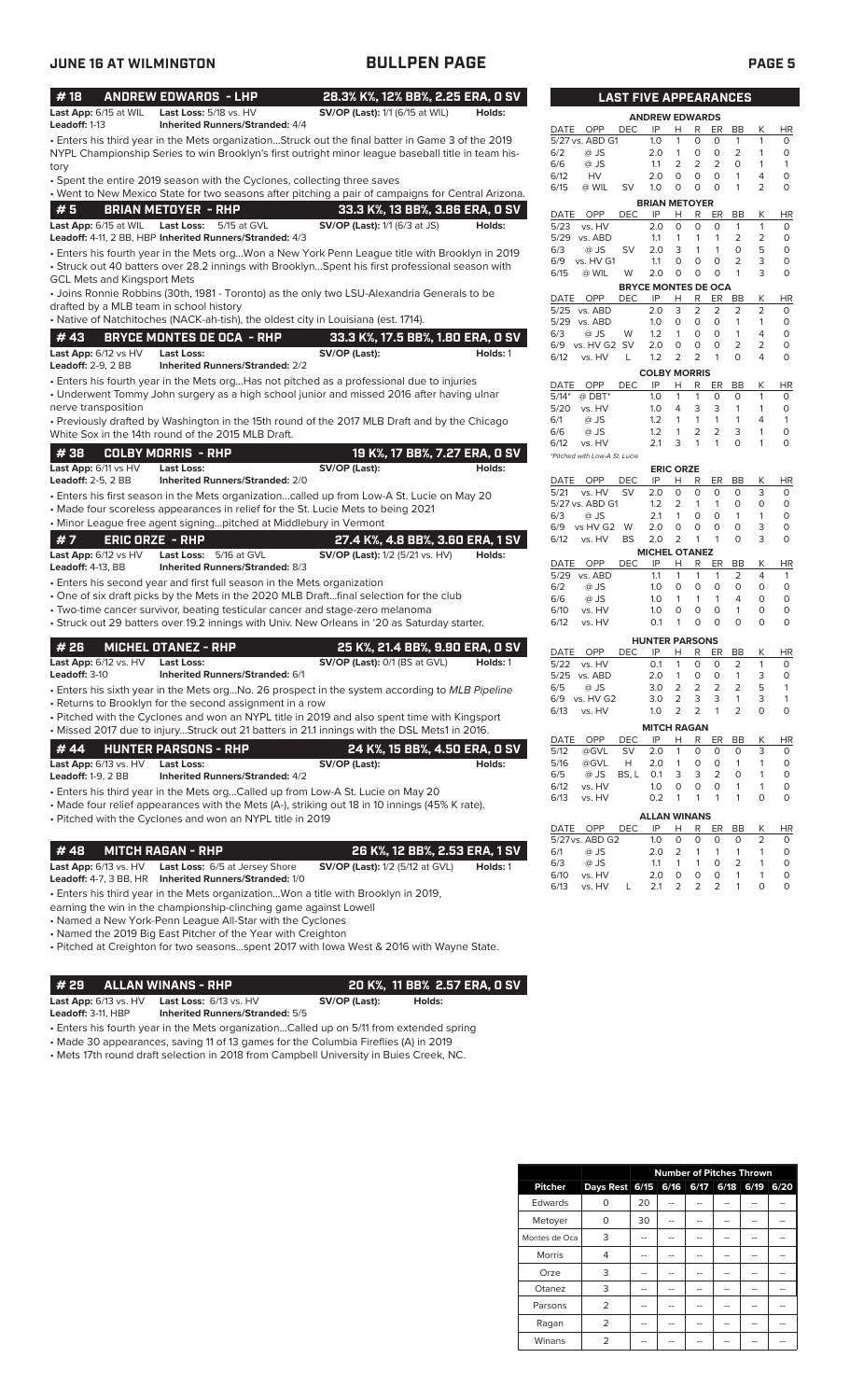| INDIVIDUAL PITCHING HIGHS |                                                                                 |  |  |  |  |  |  |  |  |
|---------------------------|---------------------------------------------------------------------------------|--|--|--|--|--|--|--|--|
|                           |                                                                                 |  |  |  |  |  |  |  |  |
|                           |                                                                                 |  |  |  |  |  |  |  |  |
|                           | Most Home Runs Allowed, Game4 (2x, Jose Butto, 6/6 at Jersey Shore)             |  |  |  |  |  |  |  |  |
|                           | Most Strikeouts, Game, Starter8 (4x, last: Alec Kisena, 6/12 vs. Hudson Valley) |  |  |  |  |  |  |  |  |
|                           | Most Strikeouts, Game, Reliever5 (2x, Hunter Parsons, 6/5 at Jersey Shore)      |  |  |  |  |  |  |  |  |
|                           |                                                                                 |  |  |  |  |  |  |  |  |
|                           |                                                                                 |  |  |  |  |  |  |  |  |
|                           |                                                                                 |  |  |  |  |  |  |  |  |
|                           |                                                                                 |  |  |  |  |  |  |  |  |
|                           | Most Innings Pitched, Reliever  3.0 (3x, Hunter Parsons, 6/5 at Jersey Shore)   |  |  |  |  |  |  |  |  |
|                           |                                                                                 |  |  |  |  |  |  |  |  |
|                           |                                                                                 |  |  |  |  |  |  |  |  |

| TEAM PITCHING HIGHS                                                       |  |
|---------------------------------------------------------------------------|--|
|                                                                           |  |
|                                                                           |  |
|                                                                           |  |
|                                                                           |  |
|                                                                           |  |
|                                                                           |  |
|                                                                           |  |
|                                                                           |  |
|                                                                           |  |
|                                                                           |  |
| Most Strikeouts, Extra Innings 7 (5/23 vs. Hudson Valley - 12 innings)    |  |
|                                                                           |  |
| Most Walks Allowed, Extra Innings 2 (5/23 vs. Hudson Valley - 12 innings) |  |
|                                                                           |  |
|                                                                           |  |
| Most Pitchers Used, Extra Innings5 (5/23 vs. Hudson Valley - 12 innings)  |  |
|                                                                           |  |

|                          |                      |                             | <b>TEAM MISCELLANEOUS</b>                                                        |  |  |  |  |  |  |
|--------------------------|----------------------|-----------------------------|----------------------------------------------------------------------------------|--|--|--|--|--|--|
|                          |                      |                             |                                                                                  |  |  |  |  |  |  |
|                          |                      |                             | Longest Game, Time, Extra-Inning Game 3:24 (5/23 vs. Hudson Valley - 12 innings) |  |  |  |  |  |  |
|                          |                      |                             | Shortest Game, Time, Nine-Inning Game  2:20 (5/18 vs. Hudson Valley)             |  |  |  |  |  |  |
|                          |                      |                             |                                                                                  |  |  |  |  |  |  |
|                          |                      |                             |                                                                                  |  |  |  |  |  |  |
|                          |                      |                             |                                                                                  |  |  |  |  |  |  |
|                          |                      |                             |                                                                                  |  |  |  |  |  |  |
|                          |                      |                             |                                                                                  |  |  |  |  |  |  |
|                          |                      |                             |                                                                                  |  |  |  |  |  |  |
|                          |                      |                             |                                                                                  |  |  |  |  |  |  |
|                          |                      |                             |                                                                                  |  |  |  |  |  |  |
|                          |                      |                             |                                                                                  |  |  |  |  |  |  |
|                          | OUTFIELD ASSISTS (7) |                             | <b>RECORD BREAKDOWN</b>                                                          |  |  |  |  |  |  |
| <b>NAME</b>              | <b>TOTAL</b>         | (LAST)                      |                                                                                  |  |  |  |  |  |  |
| Duplantis                | 4                    | 5/13 at GVL                 |                                                                                  |  |  |  |  |  |  |
| Ashford<br>Molina        | 1<br>1               | 5/25 vs. ABD<br>5/21 vs. HV |                                                                                  |  |  |  |  |  |  |
| Winaker                  | 1                    | 5/6 at ASH                  |                                                                                  |  |  |  |  |  |  |
|                          |                      |                             |                                                                                  |  |  |  |  |  |  |
|                          |                      |                             |                                                                                  |  |  |  |  |  |  |
|                          |                      |                             |                                                                                  |  |  |  |  |  |  |
|                          |                      |                             |                                                                                  |  |  |  |  |  |  |
|                          |                      |                             |                                                                                  |  |  |  |  |  |  |
|                          |                      |                             |                                                                                  |  |  |  |  |  |  |
|                          | UNIFORM RECORDS      |                             |                                                                                  |  |  |  |  |  |  |
| <b>Home White</b>        |                      | $0 - 3$                     |                                                                                  |  |  |  |  |  |  |
|                          |                      |                             |                                                                                  |  |  |  |  |  |  |
| <b>Road Gray</b>         |                      | $7-12$                      |                                                                                  |  |  |  |  |  |  |
|                          |                      |                             |                                                                                  |  |  |  |  |  |  |
| <b>Championship Gold</b> |                      | $4 - 7$                     |                                                                                  |  |  |  |  |  |  |
| <b>Coney Island</b>      |                      | $O-1$                       |                                                                                  |  |  |  |  |  |  |
|                          |                      |                             |                                                                                  |  |  |  |  |  |  |
|                          |                      |                             |                                                                                  |  |  |  |  |  |  |
|                          |                      |                             | Do Not Allow a Home Run 6-5                                                      |  |  |  |  |  |  |
|                          |                      |                             |                                                                                  |  |  |  |  |  |  |
|                          |                      |                             | Opponent Hits More HRs1-13                                                       |  |  |  |  |  |  |
|                          |                      |                             |                                                                                  |  |  |  |  |  |  |
|                          |                      |                             |                                                                                  |  |  |  |  |  |  |
|                          |                      |                             |                                                                                  |  |  |  |  |  |  |
|                          |                      |                             |                                                                                  |  |  |  |  |  |  |
|                          |                      |                             |                                                                                  |  |  |  |  |  |  |
|                          |                      |                             |                                                                                  |  |  |  |  |  |  |
|                          |                      |                             |                                                                                  |  |  |  |  |  |  |
|                          |                      |                             |                                                                                  |  |  |  |  |  |  |
|                          |                      |                             |                                                                                  |  |  |  |  |  |  |
|                          |                      |                             |                                                                                  |  |  |  |  |  |  |
|                          |                      |                             |                                                                                  |  |  |  |  |  |  |
|                          |                      |                             |                                                                                  |  |  |  |  |  |  |
|                          |                      |                             |                                                                                  |  |  |  |  |  |  |
|                          |                      |                             |                                                                                  |  |  |  |  |  |  |
|                          |                      |                             |                                                                                  |  |  |  |  |  |  |
|                          |                      |                             |                                                                                  |  |  |  |  |  |  |
|                          |                      |                             |                                                                                  |  |  |  |  |  |  |
|                          |                      |                             |                                                                                  |  |  |  |  |  |  |
|                          | <b>EJECTIONS</b>     |                             |                                                                                  |  |  |  |  |  |  |
| Name                     | <b>Umpire</b>        | Date                        |                                                                                  |  |  |  |  |  |  |
|                          |                      |                             |                                                                                  |  |  |  |  |  |  |

**Name** 

| <b>MISC. WINS</b>                     |
|---------------------------------------|
| Come from Behind Wins 6 (6/15 at WIL) |

Wins in Last At-Bat.............. 1 (5/23 vs. HV) Walk-off Wins .................... 1 (5/23 vs. HV)

L

**JUNE 16 AT WILMINGTON HIGH/LOW & CHARTS PAGE 6**

| INDIVIDUAL BATTING HIGHS                                                |
|-------------------------------------------------------------------------|
|                                                                         |
|                                                                         |
|                                                                         |
|                                                                         |
|                                                                         |
|                                                                         |
|                                                                         |
| Home Runs, Consecutive Games Three games (Ronny Mauricio, 5/7-5/11)     |
|                                                                         |
|                                                                         |
|                                                                         |
|                                                                         |
|                                                                         |
|                                                                         |
|                                                                         |
| Most Extra-Base Hits, Game 3 (3x, Cody Bohanek, 6/15 at Wilmington)     |
|                                                                         |
| <b>TEAM BATTING HIGHS</b>                                               |
|                                                                         |
|                                                                         |
|                                                                         |
|                                                                         |
|                                                                         |
|                                                                         |
|                                                                         |
|                                                                         |
|                                                                         |
|                                                                         |
|                                                                         |
|                                                                         |
|                                                                         |
|                                                                         |
|                                                                         |
|                                                                         |
| Most Strikeouts, Extra Innings 15 (5/23 vs. Hudson Valley - 12 innings) |
|                                                                         |
|                                                                         |
|                                                                         |
|                                                                         |

### **FIELDING**

Most Errors, Team, Game...............................................................................6 (5/7 at Asheville) .<br>2 (6x, last: Brett Baty, 6/11 vs. Hudson Valley)<br>3 (5/19 vs. Hudson Valley) Most Double Plays Turned, Nine-Inning Game.......................... 3 (5/19 vs. Hudson Valley) Consecutive Errorless Games, Team.

### **STARTERS BY POSITION**

**C-** Uriarte (10), Senger (9), Alvarez (9), Mena (6)

**1B-** Genord (26), Ritter (4), Winaker (2), Bohanek (2)

**2B-** Ritter (21), Walters (10), Tiberi (1), Struble (1), McNeil (1)

**3B-** Baty (26), Tiberi (7), Bohanek (1)

**SS-** Mauricio (27), Walters (4), Bohanek (3)

**LF-** Duplantis (21), Tiberi (8), Bohanek (2), Winaker (1), Ashford (1), Struble (1)

**CF-** Hernandez (10), Mangum (8), Hernandez (8), Duplantis (7), Molina (6), Ota (2), Ash-

**RF-** Ashford (13), Molina (10), Winaker (4), Hernandez (4), Struble (2), Ota (1)

**DH-** Alvarez (8), Baty (5), Mauricio (4), Tiberi (3), Genord (2), Hernandez (2), Senger (2), Mena (2), Bohanek (2), Ritter (2), Mangum (1), Walters (1)

**STARTERS BY BATTING ORDER 1st -** Duplantis (27), Tiberi (2), Mangum (2), Struble (1), Ashford (1), McNeil (1)

**2nd -** Bohanek (10), Ashford (5), Mangum (5), Mauricio (5), Winaker (4), Walters (2), Alvarez (2),

**3rd -** Mauricio (26), Baty (8)

Tiberi (1), Duplantis (1)

ford (1)

**4th-** Baty (23), Ritter (6), Alvarez (4), Genord (1)

**5th-** Alvarez (12), Ritter (9), Senger (4), Genord (3), Ashford (3), Ota (2), Hernandez (1)

**6th-** Ritter (11), Genord (8), Senger (3), Hernandez (3), Ashford (2), Winaker (2), Ota (1), Tiberi (1), Mena (1), Uriarte (1)

**7th-** Genord (14), Tiberi (5), Senger (3), Uriarte (3), Ashford (3), Walters (2), Winaker (1), Mena (1), Hernandez (1), Ritter (1)

**8th-** Tiberi (9), Hernandez (8), Walters (5), Mena (4), Uriarte (3), Genord (2), Senger (1), Molina (1), Ashford (1)

**9th-** Molina (15), Walters (5), Struble (3), Hernandez (3), Uriarte (3), Mangum (2), Mena (2), Tiberi (1)

|             | <b>CATCHERS STEALING</b> |     |            |      | <b>MULTI-RUN INNINGS</b> |                  |  |  |
|-------------|--------------------------|-----|------------|------|--------------------------|------------------|--|--|
| <b>Name</b> | СS                       | АТТ | <b>PCT</b> | Runs | <b>Times</b>             | Last             |  |  |
| Alvarez     |                          | 14  | 7%         | 6    |                          | 7th, 5/20 vs. HV |  |  |
| Mena        |                          | 3   | 0%         | 5    |                          | 6th, 5/20 vs. HV |  |  |
| Senger      | 2                        | 10  | 20%        | 3    | 15                       | 8th, 6/12 vs. HV |  |  |
| Uriarte     | 6                        | 16  | 38%        |      | 20                       | 6/15 at WIL      |  |  |
| Team        | 9                        | 45  | 20%        |      |                          |                  |  |  |

|                  |    | 2  | в  | 4  | п  | B  |    | 8       | NG. |   | 10+ TOTALS |
|------------------|----|----|----|----|----|----|----|---------|-----|---|------------|
| <b>OPPONENTS</b> | 18 | 25 | 26 | 31 | 13 | 20 |    | 10   31 | 10  | з | 179        |
| <b>BKLYN</b>     | 22 | 11 | 11 | 18 | 13 | 17 | 16 | 22      |     |   | 143        |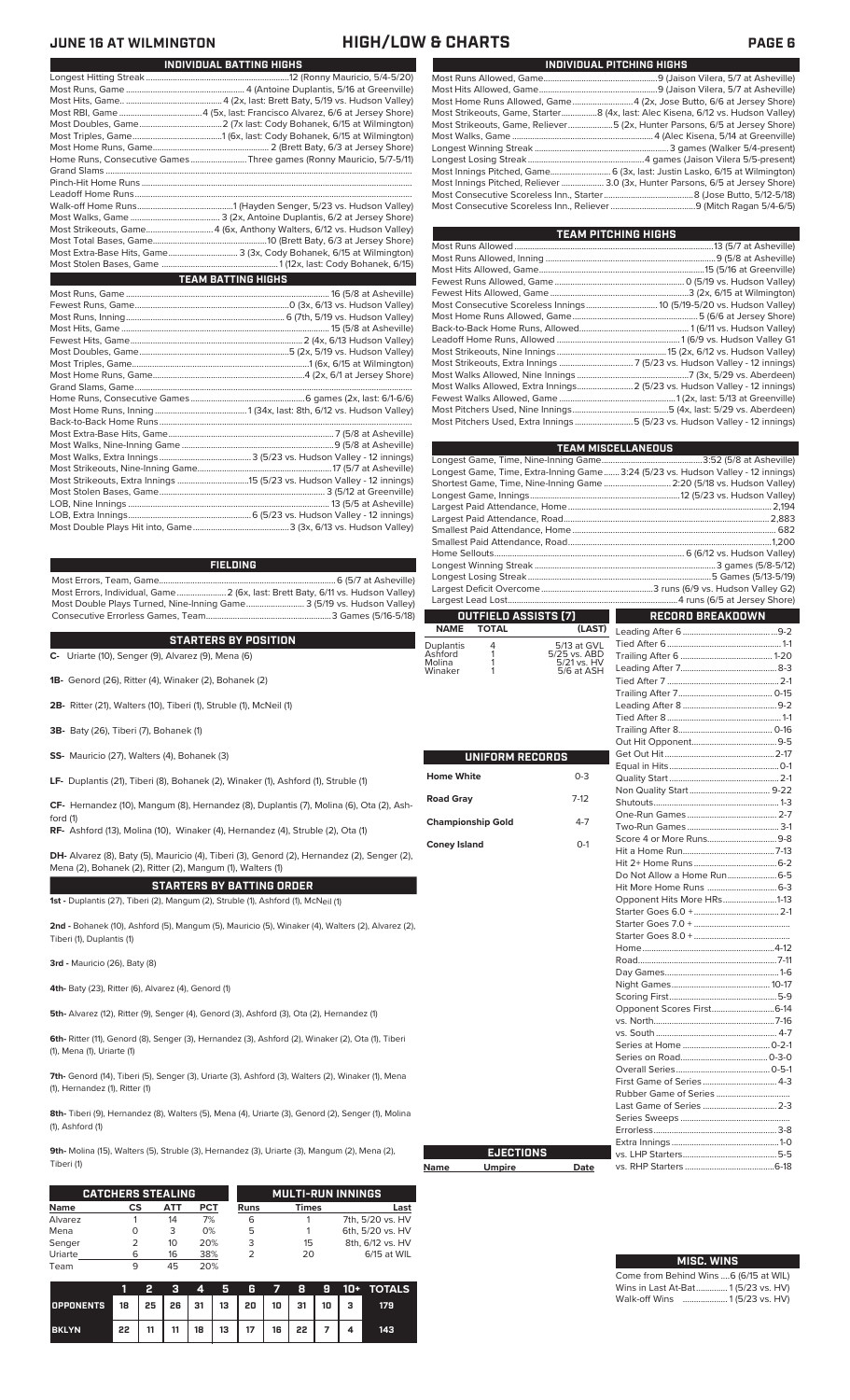# **JUNE 16 AT WILMINGTON GAME BY GAME RESULTS PAGE 7**

|              |              |                                    |                        |                 |                  |                   |                  | <b>GAME-BY-GAME RESULTS</b>                                             |                                       |                             |              |                   |
|--------------|--------------|------------------------------------|------------------------|-----------------|------------------|-------------------|------------------|-------------------------------------------------------------------------|---------------------------------------|-----------------------------|--------------|-------------------|
| <b>DATE</b>  | GM#          | <b>OPPONENT</b>                    | W-L/TIME SCORE         |                 | <b>RECORD</b>    | POSITION          | GA/GB            | <b>WINNING PITCHER</b>                                                  | <b>LOSING PITCHER</b>                 | <b>SAVE</b>                 | <b>TIME</b>  | <b>ATTENDANCE</b> |
| 5/4          | $\mathbf{1}$ | at Asheville                       | W                      | $8 - 2$         | $1 - 0$          | T <sub>1st</sub>  | $+1$             | Josh Walker (1-0)                                                       | Blair Henley (0-1)                    |                             | 3:16         | 1,200             |
| 5/5          | 2            | at Asheville                       | L                      | $6-1$           | $1 - 1$          | T <sub>2</sub> nd | $-1$             | Chandler Casey (1-0)                                                    | Jose Butto (1-0)                      |                             | 3:26         | 1,200             |
| 5/6          | 3            | at Asheville                       | L                      | $11 - 4$        | $1 - 2$          | T3rd              | $-2$             | Matt Ruppenthal (1-0)                                                   | Oscar Rojas (0-1)                     |                             | 3:10         | 1,200             |
| 5/7          | 4            | at Asheville                       | L                      | $13 - 7$        | $1 - 3$          | T3rd              | -3               | R.J. Freure (1-0)                                                       | Jaison Vilera (0-1)                   |                             | 3:44         | 1,200             |
| 5/8          | 5            | at Asheville                       | W                      | $16-12$         | $2 - 3$          | T3rd              | -3               | Alec Kisena (1-0)                                                       | Juan Pablo Lopez (1-0)                |                             | 3:52         | 1,200             |
| 5/9<br>5/10  |              | at Asheville<br>OFF DAY            |                        |                 |                  |                   |                  | Cancelled due to non-COVID-related illness                              |                                       |                             |              |                   |
| 5/11         | 6            | at Greenville                      | W                      | $6-1$           | $3-3$            | 2 <sub>nd</sub>   | $-2.5$           | Josh Walker (2-0)                                                       | Jay Groome (0-2)                      |                             | 3:00         | 1,995             |
| 5/12         | 7            | at Greenville                      | W                      | $3-2$           | $4-3$            | 2 <sub>nd</sub>   | $-1.5$           | Brian Metoyer (1-0)                                                     | Yusniel Padron-Artilles (0-2)         | Mitch Ragan (1)             | 3:14         | 1,819             |
| 5/13         | 8            | at Greenville                      | Г                      | $8 - 2$         | $4 - 4$          | 2 <sub>nd</sub>   | $-2.5$           | Chris Murphy (1-1)                                                      | Oscar Rojas (0-2)                     |                             | 3:21         | 2,485             |
| 5/14         | 9            | at Greenville                      | Г                      | $5-1$           | $4 - 5$          | 4th               | $-2.5$           | Brayan Bello (2-0)                                                      | Alec Kisena (1-1)                     |                             | 2:54         | 2,732             |
| 5/15         | 10           | at Greenville                      | Г                      | $8-4$           | $4-6$            | 4th               | $-3.5$           | Yorvin Pantoja (1-0)                                                    | Brian Metoyer (1-1)                   |                             | 2:52         | 2,883             |
| 5/16         | 11           | at Greenville                      | L                      | $10-9$          | $4 - 7$          | 4th               | $-3.5$           | Jake Wallace (1-0)                                                      | Eric Orze (0-1)                       |                             | 3:09         | 2,818             |
| 5/17         |              | OFF DAY                            |                        |                 |                  |                   |                  |                                                                         |                                       |                             |              |                   |
| 5/18         | 12           | <b>Hudson Valley</b>               | г                      | 4-3             | $4 - 8$          | 5th               | $-4.5$           | Zach Greene (1-1)                                                       | Andrew Edwards (0-1)                  |                             | 2:29         | 1,315             |
| 5/19         | 13           | <b>Hudson Valley</b>               | w                      | 14-0            | $5-8$            | 5th               | $-3.5$           | Allan Winans (1-0)                                                      | Jhony Brito (0-1)                     |                             | 3:01         | 810               |
| 5/20         | 14           | <b>Hudson Valley</b>               | L                      | $6-1$           | $5-9$            | 5th               | $-3.5$           | Luis Medina (2-0)                                                       | Jaison Vilera (0-2)                   |                             | 2:42         | 682               |
| 5/21         | 15           | <b>Hudson Valley</b>               | w                      | 4-1             | $6-9$            | 5th               | $-3.5$           | Josh Walker (3-0)                                                       | Josh Maciejewski (2-1)                | Eric Orze (1)               | 2:33         | 998               |
| 5/22         | 16           | <b>Hudson Valley</b>               | L                      | 5-3             | $6-10$           | 5th               | $-4.5$           | Ken Waldichuk (1-0)                                                     | Cam Opp (0-1)                         |                             | 3:14         | 1,624             |
| 5/23         | 17           | <b>Hudson Valley</b>               | w                      | $6-5(12)$       | $7 - 10$         | 5th               | $-3.5$           | Josh Hejka (1-0)                                                        | Zach Greene (1-2)                     |                             | 3:24         | 1,261             |
| 5/24<br>5/25 | 18           | OFF DAY<br>Aberdeen                | г                      | $8-1$           | $7 - 11$         | 5th               | $-4.5$           | Drew Rom (2-0)                                                          | Oscar Rojas (0-3)                     |                             | 2:52         | 861               |
| 5/26         | 19           | Aberdeen                           |                        |                 |                  |                   |                  | 5/26 game postponed due to rain, makeup scheduled for doubleheader 5/27 |                                       |                             |              |                   |
| 5/27         | 19           | Aberdeen                           | г                      | $6-2(7)$        | $7-12$           | 5th               | $-5.5$           | Grayson Rodriguez (3-0)                                                 | Jaison Vilera (0-3)                   |                             | 2:14         |                   |
|              | 20           | Aberdeen                           | г                      | $10-1(7)$       | $7-13$           | 5th               | $-6.5$           | Morgan McSweeney (2-0)                                                  | Cam Opp (0-2)                         |                             | 2:37         | 926               |
| 5/28         | 21           | Aberdeen                           |                        |                 |                  |                   |                  | 5/28 game postponed due to rain, makeup scheduled for doubleheader 8/25 |                                       |                             |              |                   |
| 5/29         | 21           | Aberdeen                           | г                      | $4-1$           | $7-14$           | 5th               | $-7.5$           | <b>Garrett Stallings (3-1)</b>                                          | Alec Kisena (1-2)                     | <b>Connor Gillispie (1)</b> | 2:52         | 1,509             |
| 5/30         | 22           | Aberdeen                           |                        |                 |                  |                   |                  | 5/30 game posted to a later date to be determined                       |                                       |                             |              |                   |
| 5/31         |              | OFF DAY                            |                        |                 |                  |                   |                  |                                                                         |                                       |                             |              |                   |
|              |              |                                    |                        |                 |                  |                   |                  | MAY [7-14]                                                              |                                       |                             |              |                   |
| 6/1          | 22           | at Jersey Shore                    | W                      | $11-5$          | $8-14$           | T4th              | $-7.5$           | Jose Butto (1-1)                                                        | Josh Hendrickson (0-1)                |                             | 3:03         | 2,077             |
| 6/2          | 23           | at Jersey Shore                    | L                      | $4-1$           | $8 - 15$         | 5th               | $-8.5$           | Carlo Reyes (1-0)                                                       | Justin Lasko (0-1)                    | Blake Brown (1)             | 2:44         | 1,591             |
| 6/3          | 24           | at Jersey Shore                    | W                      | $6 - 4$         | $9 - 15$         | 4th               | $-8.5$           | Bryce Montes de Oca (1-0)                                               | Jack Perkins (0-1)                    | Brian Metoyer (1)           | 3:15         | 1,473             |
| 6/4          | 25           | at Jersey Shore                    | L                      | $5-4(7)$        | $9 - 16$         | 5th               | $-9.0$           | Aneurys Zabala (2-2)                                                    | Allan Winans (1-1)                    |                             | 2:12         | 2,399             |
| 6/5<br>6/6   | 26<br>27     | at Jersey Shore<br>at Jersey Shore | L                      | $5-4$<br>$11-6$ | $9-17$<br>$9-18$ | 5th<br>5th        | $-9.0$<br>$-9.5$ | Mike Adams (1-1)<br>Nick Lackney (1-0)                                  | Mitch Ragan (0-1)<br>Jose Butto (1-2) |                             | 2:36<br>3:31 | 2,122<br>2,041    |
| 6/7          |              | OFF DAY                            |                        |                 |                  |                   |                  |                                                                         |                                       |                             |              |                   |
| 6/9          | 28           | <b>Hudson Valley</b>               | L                      | $3-2(7)$        | $9-19$           | 5th               | $-10.5$          | Tanner Myatt (1-0)                                                      | Justin Lasko (0-2)                    | Justin Wilson (1)           | 2:22         |                   |
|              | 29           | <b>Hudson Valley</b>               | W                      | $5-3(7)$        | 10-19            | 5th               | $-9.5$           | Eric Orze (1-1)                                                         | Luis Medina (2-1)                     | Bryce Montes de Oca (1)     | 2:02         | 1,211             |
| 6/10         | 30           | <b>Hudson Valley</b>               | L.                     | $1 - 0$         | 10-20            | 5th               | $-9.5$           | <b>Barrett Loseke (2-1)</b>                                             | Cam Opp (0-3)                         | Zach Greene (1)             | 2:37         | 1,396             |
| 6/11         | 31           | <b>Hudson Valley</b>               | L.                     | 8-0             | $10 - 21$        | 5th               | $-9.5$           | Ken Waldichuk (2-0)                                                     | Jaison Vilera (0-4)                   |                             | 3:06         | 1,597             |
| 6/12         | 32           | <b>Hudson Valley</b>               | L.                     | $5-4$           | 10-22            | 5th               | $-9.5$           | <b>Nelson Alvarez (2-0)</b>                                             | Bryce Montes de Oca (1-1)             | Justin Wilson (2)           | 3:22         | 2,194             |
| 6/13         | 33           | <b>Hudson Valley</b>               | L                      | 5-0             | 10-23            | 5th               | $-9.5$           | Hayden Wesneski (1-1)                                                   | Allan Winans (1-2)                    |                             | 2:50         | 1,749             |
| 6/14         |              | OFF DAY                            |                        |                 |                  |                   |                  |                                                                         |                                       |                             |              |                   |
| 6/15         | 34           | at Wilmington                      | W                      | $3-1$           | $11 - 23$        | 5th               | $-8.5$           | Brian Metoyer (2-1)                                                     | Zach Brzykcy (2-1)                    | Andrew Edwards (1)          | 2:21         | 1,188             |
| 6/16         | 35           | at Wilmington                      | 7:05 p.m.              |                 |                  |                   |                  |                                                                         |                                       |                             |              |                   |
| 6/17         | 36           | at Wilmington                      | 7:05 p.m.              |                 |                  |                   |                  |                                                                         |                                       |                             |              |                   |
| 6/18<br>6/19 | 37<br>38     | at Wilmington<br>at Wilmington     | 7:05 p.m.<br>6:05 p.m. |                 |                  |                   |                  |                                                                         |                                       |                             |              |                   |
| 6/20         | 39           | at Wilmington                      | 1:05 p.m.              |                 |                  |                   |                  |                                                                         |                                       |                             |              |                   |
| 6/21         |              | OFF DAY                            |                        |                 |                  |                   |                  |                                                                         |                                       |                             |              |                   |
| 6/22         | 40           | <b>Jersey Shore</b>                | 6:30 p.m.              |                 |                  |                   |                  |                                                                         |                                       |                             |              |                   |
| 6/23         | 41           | <b>Jersey Shore</b>                | 6:30 p.m.              |                 |                  |                   |                  |                                                                         |                                       |                             |              |                   |
| 6/24         | 42           | <b>Jersey Shore</b>                | 6:30 p.m.              |                 |                  |                   |                  |                                                                         |                                       |                             |              |                   |
| 6/25         | 43           | <b>Jersey Shore</b>                | 7:00 p.m.              |                 |                  |                   |                  |                                                                         |                                       |                             |              |                   |
| 6/26         | 44           | <b>Jersey Shore</b>                | 6:00 p.m.              |                 |                  |                   |                  |                                                                         |                                       |                             |              |                   |
| 6/27         | 45           | <b>Jersey Shore</b>                | 4:00 p.m.              |                 |                  |                   |                  |                                                                         |                                       |                             |              |                   |
| 6/28         |              | OFF DAY                            |                        |                 |                  |                   |                  |                                                                         |                                       |                             |              |                   |
| 6/29         | 46           | at Aberdeen                        | 7:05 p.m.              |                 |                  |                   |                  |                                                                         |                                       |                             |              |                   |
| 6/30         | 47           | at Aberdeen                        | 7:05 p.m.              |                 |                  |                   |                  |                                                                         |                                       |                             |              |                   |
| 7/1          | 48           | at Aberdeen                        | 7:05 p.m.              |                 |                  |                   |                  | <b>JUNE [4-9]</b>                                                       |                                       |                             |              |                   |
| 7/2          | 49           | at Aberdeen                        | 7:05 p.m.              |                 |                  |                   |                  |                                                                         |                                       |                             |              |                   |
| 7/3          | 50           | at Aberdeen                        | 6:05 pm.               |                 |                  |                   |                  |                                                                         |                                       |                             |              |                   |
| 7/4          | 51           | at Aberdeen                        | 2:05 p.m.              |                 |                  |                   |                  |                                                                         |                                       |                             |              |                   |
| 7/5          |              | OFF DAY                            |                        |                 |                  |                   |                  |                                                                         |                                       |                             |              |                   |
| 7/6          | 52           | at Hudson Valley                   | 7:05 p.m.              |                 |                  |                   |                  |                                                                         |                                       |                             |              |                   |
| 7/7          | 53           | at Hudson Valley 7:05 p.m.         |                        |                 |                  |                   |                  |                                                                         |                                       |                             |              |                   |

7/8 54 at Hudson Valley 7:05 p.m. 7/9 55 at Hudson Valley 7:05 p.m. 7/10 56 at Hudson Valley 6:05 p.m.

7/11 57 at Hudson Valley 4:35 p.m.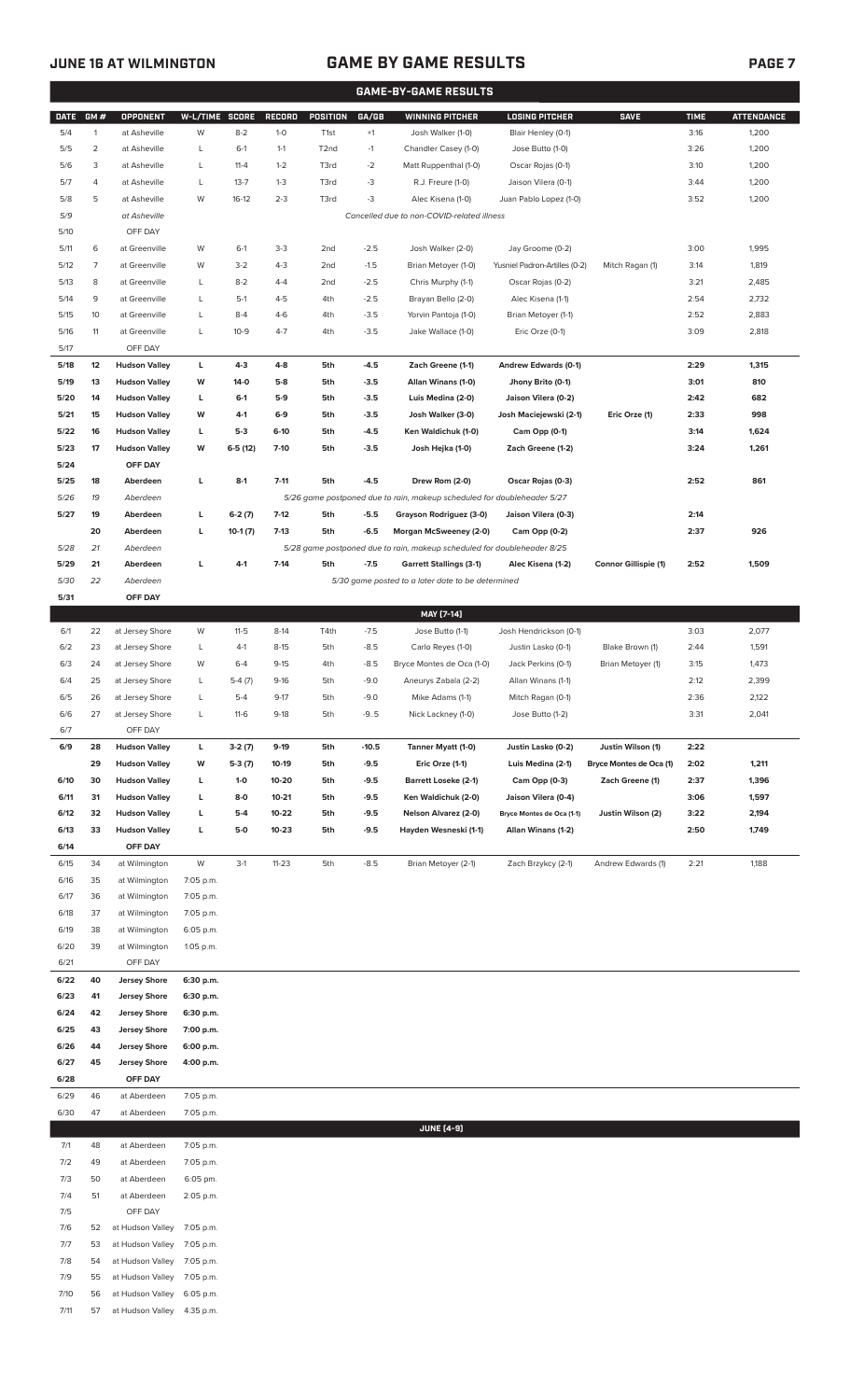# **JUNE 16 AT WILMINGTON GAME-BY-GAME PAGE 8**

| DATE         | GM#        | OPPONENT                                   | W-L/TIME SCORE         | RECORD<br>POSITION<br>GA/GB | <b>WINNING PITCHER</b> | <b>LOSING PITCHER</b> | <b>SAVE</b> | <b>TIME</b> | <b>ATTENDANCE</b> |
|--------------|------------|--------------------------------------------|------------------------|-----------------------------|------------------------|-----------------------|-------------|-------------|-------------------|
| 7/12         |            | OFF DAY                                    |                        |                             |                        |                       |             |             |                   |
| 7/13         | 59         | <b>Jersey Shore</b>                        | 6:30 p.m.              |                             |                        |                       |             |             |                   |
| 7/14         | 60         | <b>Jersey Shore</b>                        | 6:30 p.m.              |                             |                        |                       |             |             |                   |
| 7/15         | 61         | <b>Jersey Shore</b>                        | 6:30 p.m.              |                             |                        |                       |             |             |                   |
| 7/16         | 62         | <b>Jersey Shore</b>                        | 7:00 p.m.              |                             |                        |                       |             |             |                   |
| 7/17         | 63         | <b>Jersey Shore</b>                        | 6:00 p.m.              |                             |                        |                       |             |             |                   |
| 7/18         | 64         | <b>Jersey Shore</b>                        | 4:00 p.m.              |                             |                        |                       |             |             |                   |
| 7/19         |            | OFF DAY                                    |                        |                             |                        |                       |             |             |                   |
|              |            |                                            |                        |                             |                        |                       |             |             |                   |
| 7/20         | 65         | Wilmington                                 | 6:30 p.m.              |                             |                        |                       |             |             |                   |
| 7/21         | 66         | Wilmington                                 | 6:30 p.m.              |                             |                        |                       |             |             |                   |
| 7/22         | 67         | Wilmington                                 | 6:30 p.m.              |                             |                        |                       |             |             |                   |
| 7/23         | 68         | Wilmington                                 | 7:00 p.m.              |                             |                        |                       |             |             |                   |
| 7/24         | 69         | Wilmington                                 | 6:00 p.m.              |                             |                        |                       |             |             |                   |
| 7/25         | 70         | Wilmington                                 | 4:00 p.m.              |                             |                        |                       |             |             |                   |
| 7/26         |            | OFF DAY                                    |                        |                             |                        |                       |             |             |                   |
| 7/27         | $71$       | at Jersey Shore                            | 7:05 p.m.              |                             |                        |                       |             |             |                   |
| $7/28$       | 72         | at Jersey Shore                            | 7:05 p.m.              |                             |                        |                       |             |             |                   |
| 7/29         | 73         | at Jersey Shore                            | 7:05 p.m.              |                             |                        |                       |             |             |                   |
| 7/30         | 74         | at Jersey Shore                            | 7:05 p.m.              |                             |                        |                       |             |             |                   |
| 7/31         | 75         | at Jersey Shore                            | 7:05 p.m.              |                             |                        |                       |             |             |                   |
|              |            |                                            |                        |                             | JULY (0-0)             |                       |             |             |                   |
| 8/1          | 76         | at Jersey Shore                            | 1:05 p.m.              |                             |                        |                       |             |             |                   |
| 8/2          |            | OFF DAY                                    |                        |                             |                        |                       |             |             |                   |
| 8/3          | 77         | <b>Hudson Valley</b>                       | 6:30 p.m.              |                             |                        |                       |             |             |                   |
| 8/4          | 78         | <b>Hudson Valley</b>                       | 6:30 p.m.              |                             |                        |                       |             |             |                   |
| 8/5          | 79         | <b>Hudson Valley</b>                       | 6:30 p.m.              |                             |                        |                       |             |             |                   |
| 8/6          | 80         | <b>Hudson Valley</b>                       | 7:00 p.m.              |                             |                        |                       |             |             |                   |
| 8/7          | 81         | <b>Hudson Valley</b>                       | 6:00 p.m.              |                             |                        |                       |             |             |                   |
| 8/8          |            |                                            |                        |                             |                        |                       |             |             |                   |
| 8/9          | 82         | <b>Hudson Valley</b><br>OFF DAY            | 4:00 p.m.              |                             |                        |                       |             |             |                   |
|              |            |                                            |                        |                             |                        |                       |             |             |                   |
| 8/10         | 83         | at Wilmington                              | 7:05 p.m.              |                             |                        |                       |             |             |                   |
| 8/11         | 84         | at Wilmington                              | 7:05 p.m.              |                             |                        |                       |             |             |                   |
| 8/12         | 85         | at Wilmington                              | 7:05 p.m.              |                             |                        |                       |             |             |                   |
| 8/13         | 86         | at Wilmington                              | 7:05 p.m.              |                             |                        |                       |             |             |                   |
| 8/14         | 87         | at Wilmington                              | 6:05 p.m.              |                             |                        |                       |             |             |                   |
| 8/15         | 88         | at Wilmington                              | 1:05 p.m.              |                             |                        |                       |             |             |                   |
| 8/16         |            | OFF DAY                                    |                        |                             |                        |                       |             |             |                   |
| 8/17         | 89         | at Hudson Valley 7:05 p.m.                 |                        |                             |                        |                       |             |             |                   |
| 8/18         | 90         | at Hudson Valley                           | 7:05 p.m.              |                             |                        |                       |             |             |                   |
| 8/19         | 91         | at Hudson Valley                           | 7:05 p.m.              |                             |                        |                       |             |             |                   |
| 8/20         | 92         | at Hudson Valley                           | 7:05 p.m.              |                             |                        |                       |             |             |                   |
| 8/21         | 93         | at Hudson Valley                           | 6:05 p.m.              |                             |                        |                       |             |             |                   |
| 8/22         | 94         | at Hudson Valley                           | 4:35 p.m.              |                             |                        |                       |             |             |                   |
| 8/23         |            | OFF DAY                                    |                        |                             |                        |                       |             |             |                   |
| 8/24         | 95         | Aberdeen                                   | 6:30 p.m.              |                             |                        |                       |             |             |                   |
| 8/25         | 96         | Aberdeen                                   | 5:00 p.m.              |                             |                        |                       |             |             |                   |
|              | 97         | Aberdeen                                   | DH                     |                             |                        |                       |             |             |                   |
| 8/26         | 98         | Aberdeen                                   | 6:30 p.m.              |                             |                        |                       |             |             |                   |
| 8/27         | 99         | Aberdeen                                   | 7:00 p.m.              |                             |                        |                       |             |             |                   |
| 8/28         | 100        | Aberdeen                                   | 6:00 p.m.              |                             |                        |                       |             |             |                   |
| 8/29         | 101        | Aberdeen                                   | 4:00 p.m.              |                             |                        |                       |             |             |                   |
| 8/30         |            | OFF DAY                                    |                        |                             |                        |                       |             |             |                   |
| 8/31         | 102        | Wilmington                                 | 6:30 p.m.              |                             |                        |                       |             |             |                   |
|              |            |                                            |                        |                             | AUGUST (0-0)           |                       |             |             |                   |
| 9/1          | 103        | Wilmington                                 | 6:30 p.m.              |                             |                        |                       |             |             |                   |
| 9/2          | 104        | Wilmington                                 | 6:30 p.m.              |                             |                        |                       |             |             |                   |
| 9/3          | 105        | Wilmington                                 | 7:00 p.m.              |                             |                        |                       |             |             |                   |
| 9/4          | 106        | Wilmington                                 | 6:00 p.m.              |                             |                        |                       |             |             |                   |
| 9/5          | 107        | Wilmington                                 | 4:00 p.m.              |                             |                        |                       |             |             |                   |
| 9/6          |            | OFF DAY                                    |                        |                             |                        |                       |             |             |                   |
| 9/7          | 108        | at Hudson Valley                           | 7:05 p.m.              |                             |                        |                       |             |             |                   |
| 9/8          | 109        | at Hudson Valley                           | 7:05 p.m.              |                             |                        |                       |             |             |                   |
| 9/9          | 110        | at Hudson Valley                           | 7:05 p.m.              |                             |                        |                       |             |             |                   |
| 9/10         | 111        | at Hudson Valley                           | 7:05 p.m.              |                             |                        |                       |             |             |                   |
| 9/11         | 112        | at Hudson Valley                           | 6:05 p.m.              |                             |                        |                       |             |             |                   |
| 9/12         | 113        | at Hudson Valley                           | 4:35 p.m.              |                             |                        |                       |             |             |                   |
| 9/13         |            | OFF DAY                                    |                        |                             |                        |                       |             |             |                   |
| 9/14         | 114        | <b>Jersey Shore</b>                        | 6:30 p.m.              |                             |                        |                       |             |             |                   |
| 9/15         | 115        |                                            | 6:30 p.m.              |                             |                        |                       |             |             |                   |
|              |            | <b>Jersey Shore</b>                        | 6:30 p.m.              |                             |                        |                       |             |             |                   |
| 9/16         | 116        | <b>Jersey Shore</b>                        |                        |                             |                        |                       |             |             |                   |
| 9/17<br>9/18 | 117        | <b>Jersey Shore</b>                        | 7:00 p.m.<br>4:00 p.m. |                             |                        |                       |             |             |                   |
| 9/19         | 118<br>119 | <b>Jersey Shore</b><br><b>Jersey Shore</b> | 1:00 p.m.              |                             |                        |                       |             |             |                   |
|              |            |                                            |                        |                             |                        |                       |             |             |                   |

**SEPTEMBER (0-0)**